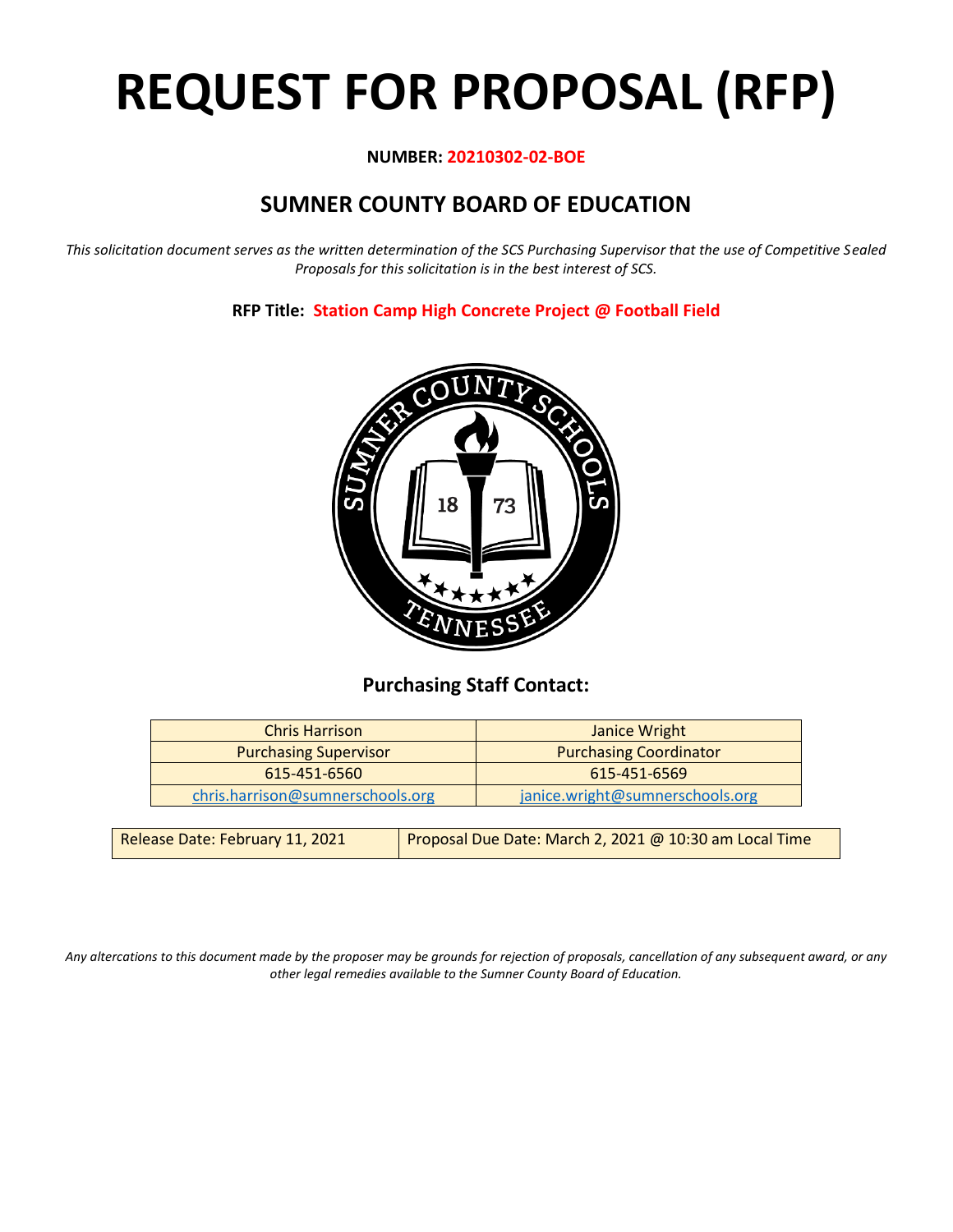## **NOTICE TO PROPOSERS**

There may be one or more amendments to this RFP. In order to receive communication for any such amendments issued specifically to this RFP, the proposer must provide a Notice of Intent to Propose to the Sumner County Board of Education (SCS) Purchasing Department. The proposer must utilize this form when submitting notice. The notice may be sent by email to: Purchasing Office, purchasing@sumnerschools.org. SCS will send amendments only to those proposers which complete and return this information by the deadline list in the RFP Schedule of Events (Section 4).

| <b>RFP Number:</b>          | 20210302-02-BOE Station Camp High Concrete Project @ Football Field |  |
|-----------------------------|---------------------------------------------------------------------|--|
| Company Name:               |                                                                     |  |
| <b>Mailing Address:</b>     |                                                                     |  |
|                             |                                                                     |  |
|                             |                                                                     |  |
| Phone Number:               |                                                                     |  |
| <b>Contact Person:</b>      |                                                                     |  |
| <b>Email Address:</b>       |                                                                     |  |
|                             |                                                                     |  |
| <b>Authorized Signature</b> |                                                                     |  |
| <b>Printed Name</b>         |                                                                     |  |
| Date                        |                                                                     |  |

Emailed amendments will be sent in a Microsoft Word (Office for Windows) or Portable Document Format (pdf) format. Any alterations to the document made by the proposer may be grounds for rejection of proposal, cancellation of any subsequent award or any other legal remedies available to the Sumner County Board of Education.

Amendments will also be posted on the SCS website **https://sumnerschools.org/index.php/current-bids-and-rfps** and attached to the solicitation listing as a PDF or WORD file. Check the particular solicitation on the Current Bids and RFPs webpage for any posted amendments.

By completing and returning this form, the Proposer has expressed its intent to provide a proposal for **20210302-02-BOE Station Camp High Concrete Project @ Football Field**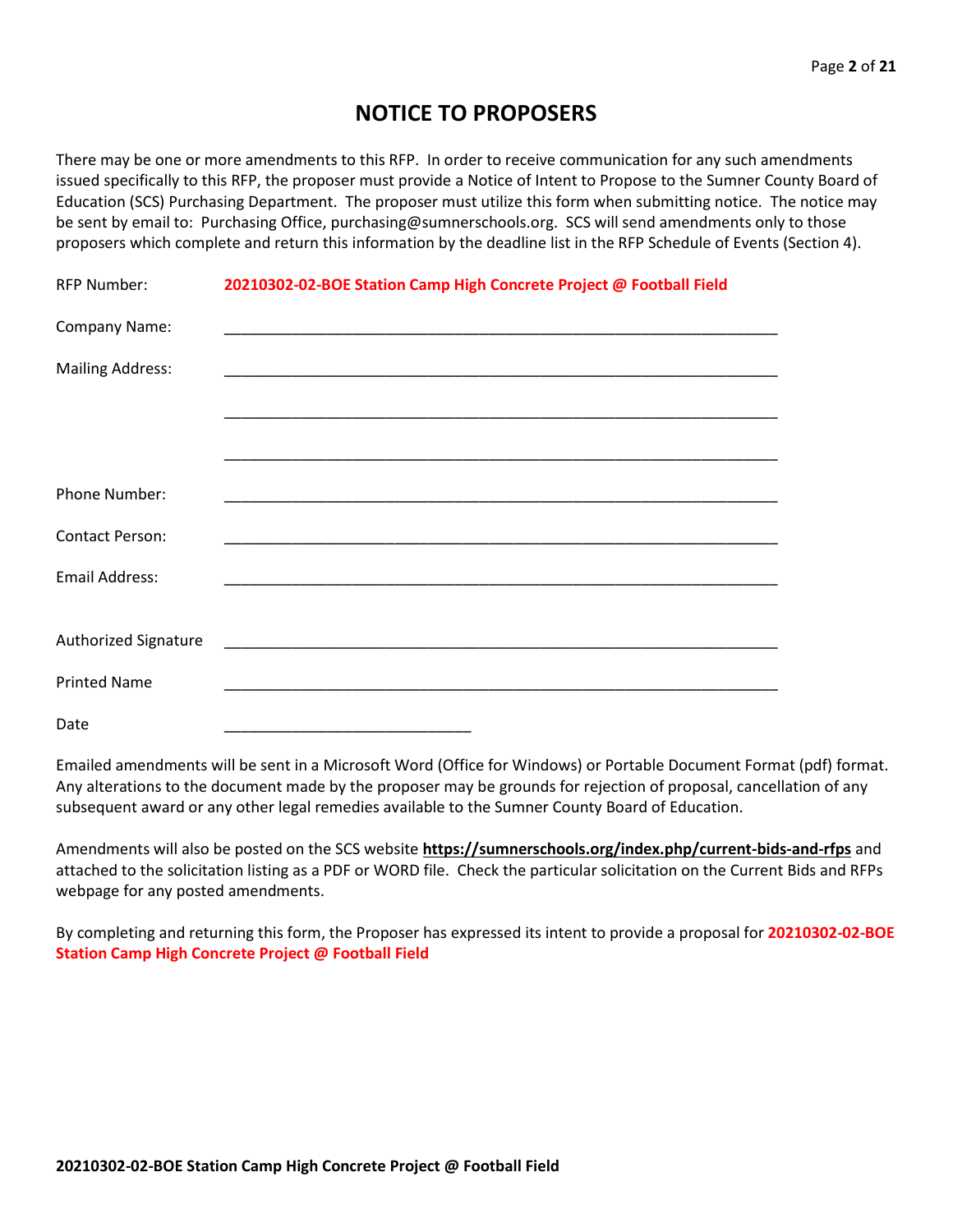## **TABLE OF CONTENTS**

- 1. Introduction/Overview
	- 1.1. Purpose
	- 1.2. Contact Information
- 2. Requirements
	- 2.1. Scope of Work/Specifications
	- 2.2. Contactor Obligations
- 3. Source Selection and Contract Award
- 4. Schedule of Events
- 5. Instructions for Proposal
	- 5.1. Required Forms
	- 5.2. New Vendors
	- 5.3. Acknowledgement of Insurance Requirements
	- 5.4. Clarification and Interpretation of RFP
	- 5.5. Proposal Package
	- 5.6. Delivery of Proposals
	- 5.7. Evaluation of Proposals
	- 5.8. Request for Clarification of Proposals
	- 5.9. Protests
- 6. Attachments
	- 6.1. Contact Information
	- 6.2. Bid Form/Certification
	- 6.3. References
	- 6.4. Certification of Non-Collusion & Debarment or Suspension
	- 6.5. Attestation Re Personnel
	- 6.6. Drug Free Workplace Affidavit
	- 6.7. IRS Form W-9
		- \**An online, fillable version can be found at https://www.irs.gov/pub/irs-pdf/fw9.pdf*
	- 6.8. Standard Terms & Conditions
	- 6.9. Vendor Checklist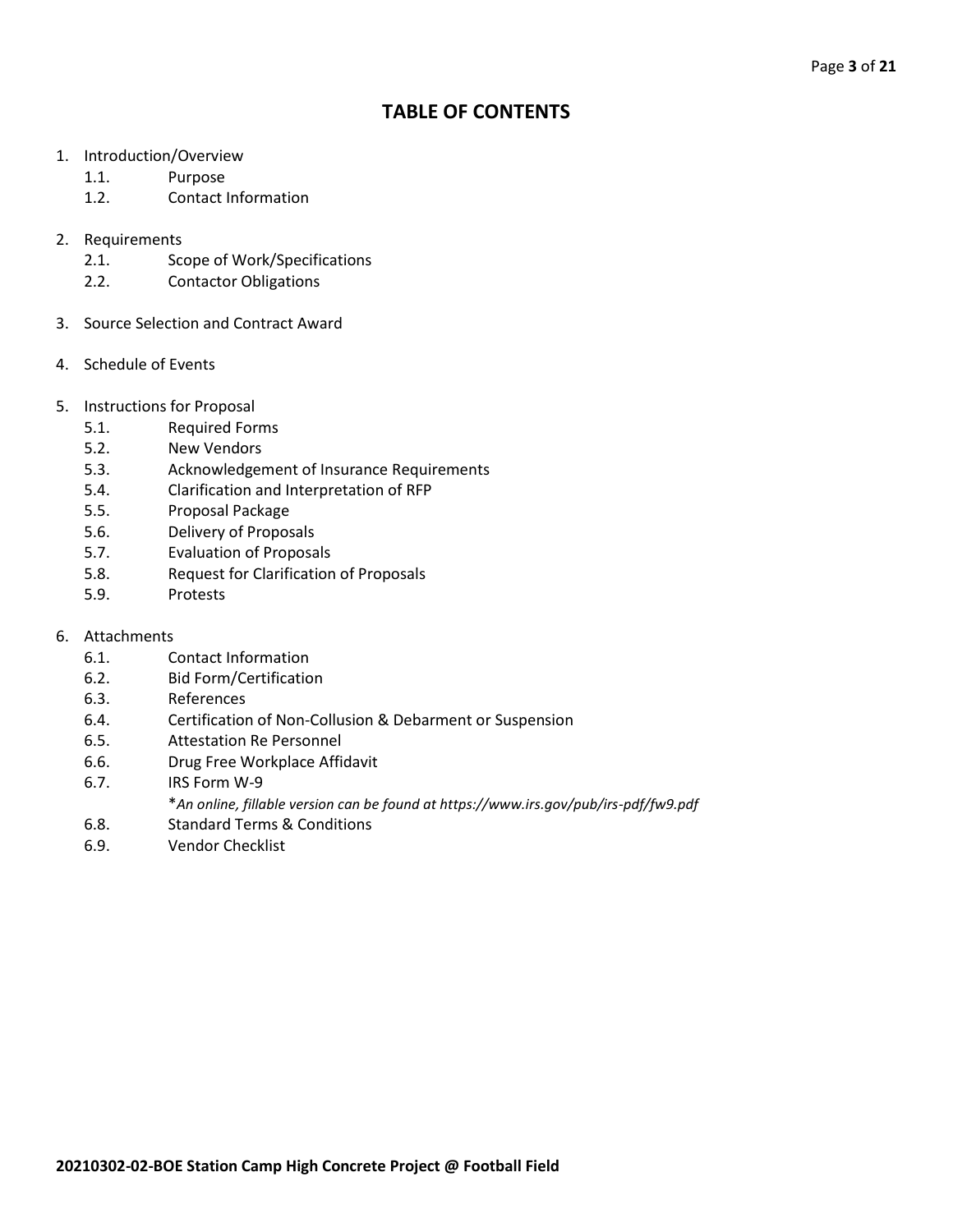#### 1. Introduction/Overview

#### 1.1. Purpose

The Sumner County Board of Education (SCS) is requesting sealed proposals for a concrete project at Station Camp High as specified herein.

1.2. Contact Information

Unauthorized contact regarding this RFP with employees or officials of SCS other than the Purchasing Supervisor named below may result in disqualification from this procurement process.

Interested parties must direct all communication regarding this RFP to the Purchasing Supervisor, who is SCSs only official point of contact for this RFP.

| <b>RFP Procedures</b>            |
|----------------------------------|
| Chris Harrison                   |
| <b>Purchasing Supervisor</b>     |
| 1500 Airport Road                |
| Gallatin, TN 37066               |
| chris.harrison@sumnerschools.org |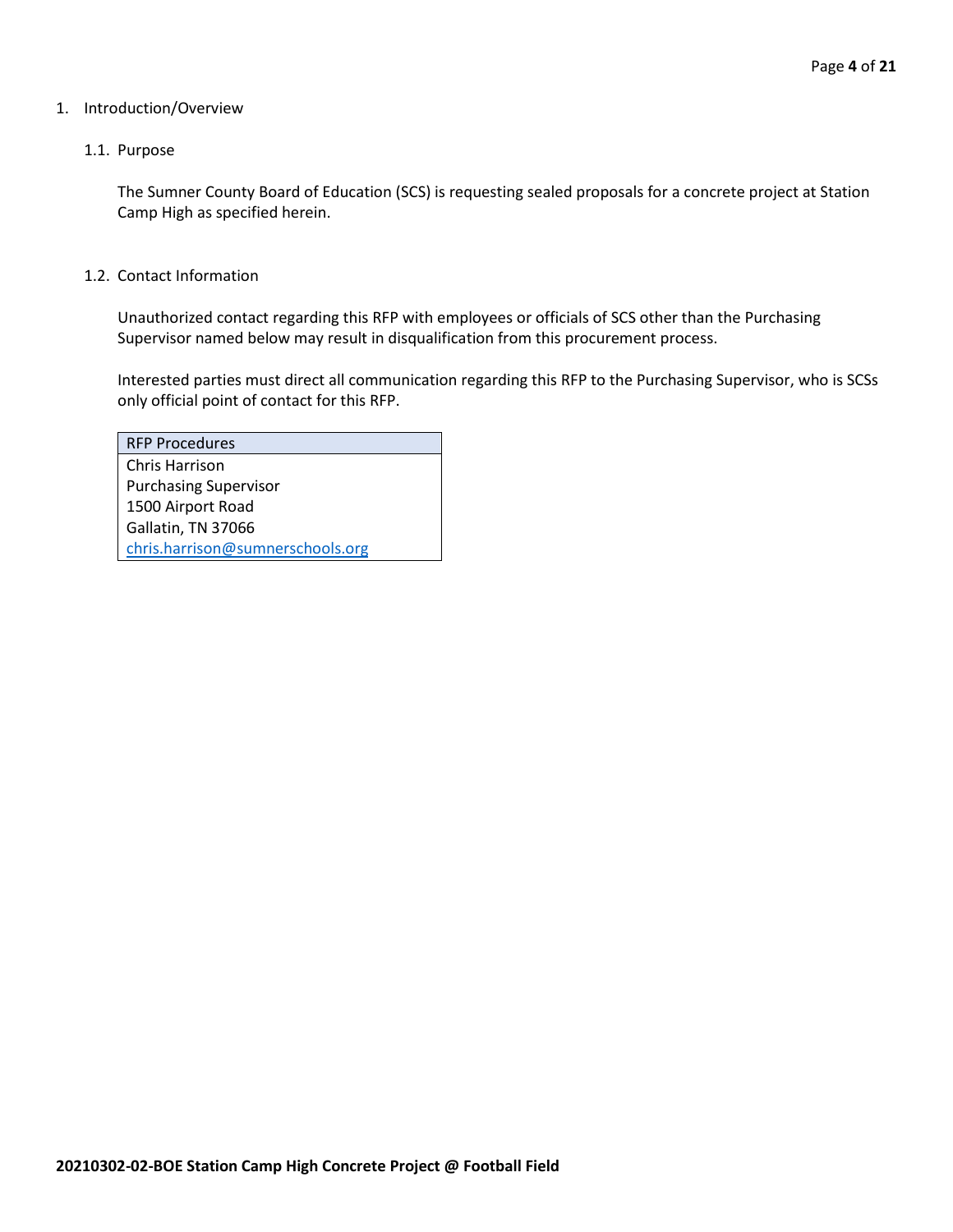#### 2. Requirements

#### 2.1. Scope of Work / Specifications

This work consists of constructing a concrete sidewalk from the football fieldhouse to the track, a concrete pad under one section of bleachers and a concrete pad behind on section of bleachers.

- Dimensions
	- o Sidewalk
		- 200 square foot
	- o Concrete Pad Under Bleacher
		- $= 24' \times 91' \times 4''$
	- o Concrete Pad Behind Bleacher
		- $\blacksquare$  29' x 102' x 6"
- Subgrade
	- o Perform any necessary clearing, excavation and undercutting
	- o Furnish and compact stone (as needed)
- Concrete
	- o 4,000 psi
	- o Include Fiber Mesh for Concrete Pad Under Bleacher and Behind Bleacher
	- o Broom finish
	- o Cut Expansion joints (as needed)
	- o Include any winter add mixtures (if applicable)
- Site Work
	- o Saw cut the existing pavement to make a clean edge for the concrete to tie into
	- o Construct Forms Materials supplied by Contractor
	- o Backfill & taper soil to grade (if applicable)
	- o Seed and straw construction area (if applicable)
	- o Removal of construction debris (concrete spillage, etc.)

\*The contractor will be responsible to repair any of the grounds damaged due to construction.

All work is subject to inspection by SCS personnel prior to approval for payment. Any work not completed to the parameters and expectations of SCS will be the sole responsibility of the Contractor to correct.

#### 2.2. Standard Contractor Obligations

- Shall provide and obtain all necessary materials, equipment and labor to perform all items listed in the Scope of Work.
- Shall provide and obtain all necessary permits and schedule all necessary inspections with Local, County, etc. agencies as required by law.
- Shall dispose of all generated waste materials in compliance with all Local, State and Federal guidelines, regulations and requirements.
- Shall have property trained and experienced staff to facilitate the services specified in the Scope of Work. If applicable, the Contractor shall provide documentation that staff has received the manufacturers' certification to complete the services specified in the Statement of Work.

#### **20210302-02-BOE Station Camp High Concrete Project @ Football Field**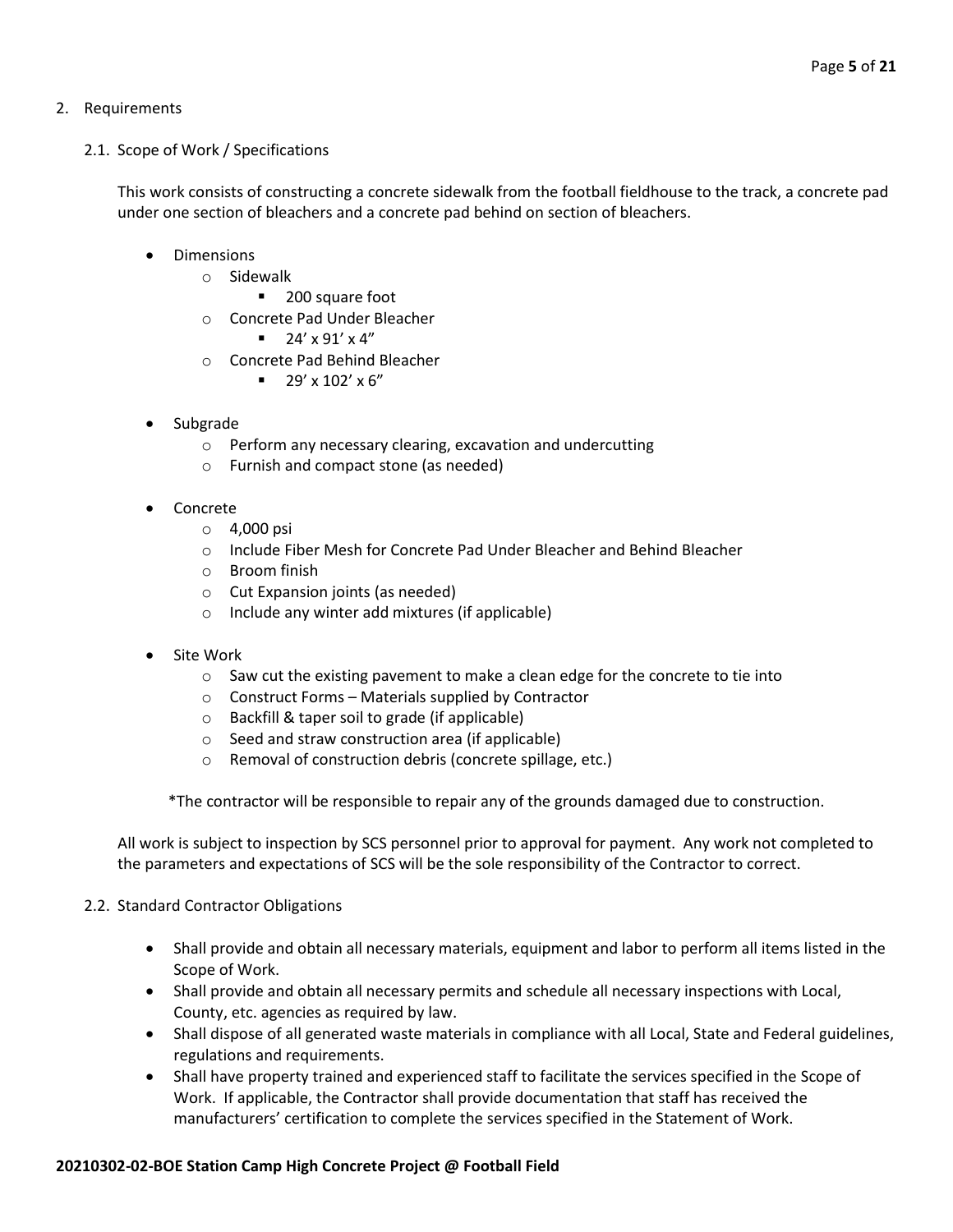- 3. Source Selection and Contract Award
	- Award(s), if made, will be made to the Responsive and Responsible proposer(s) whose proposal is most advantageous to SCS, taking into consideration price and the other evaluation criteria set forth in the RFP.
		- o General Criteria to be determined "Responsive"
			- Does the proposal include all required information, included completed attachment forms and affidavits?
			- Was the proposal delivered on or before the stated deadline? Did it include the required number of copies (hard & electronic)?
		- o General Criteria to be determined "Responsible"
			- Does the Proposer demonstrate an understanding of SCSs needs and proposed approach to the project?
			- Does the Proposer possess the ability, capacity, skill and financial resources to provide the service?
			- Can the Proposer take upon itself the responsibilities set forth in the RFP and produce the required outcomes in a timely fashion?
			- **■** Does the Proposer have the character, integrity, reputation, judgement, experience and efficiency required for the project?
	- SCS reserves the right to enter into discussions with Proposers which have submitted proposals determined to be reasonably like of being considered for selection to assure a full understanding of and responsiveness to the RFP requirements. Every effort shall be afforded to assure fair and equal treatment with respect to the opportunity for discussion and/or revision of their respective proposals.
	- Upon mutual agreement by both parties, SCS shall grant the right to extend the terms, conditions and prices of contract(s) awarded from this RFP to other Institutions (such as State, Local and/or Public Agencies) who express an interest in participating in any contract that results from this RFP. Each of the "piggyback" Institutions will issue their own purchasing documents for purchase of the goods/services. Proposer agrees that SCS shall bear no responsibility or liability for any agreements between Proposer and the other Institution(s) who desire to exercise this option.

#### 4. Schedule of Events

| <b>RFP Issued</b>              | February 11, 2021                   |
|--------------------------------|-------------------------------------|
| <b>RFP Submission DEADLINE</b> | March 2, 2021 @ 10:30 am Local Time |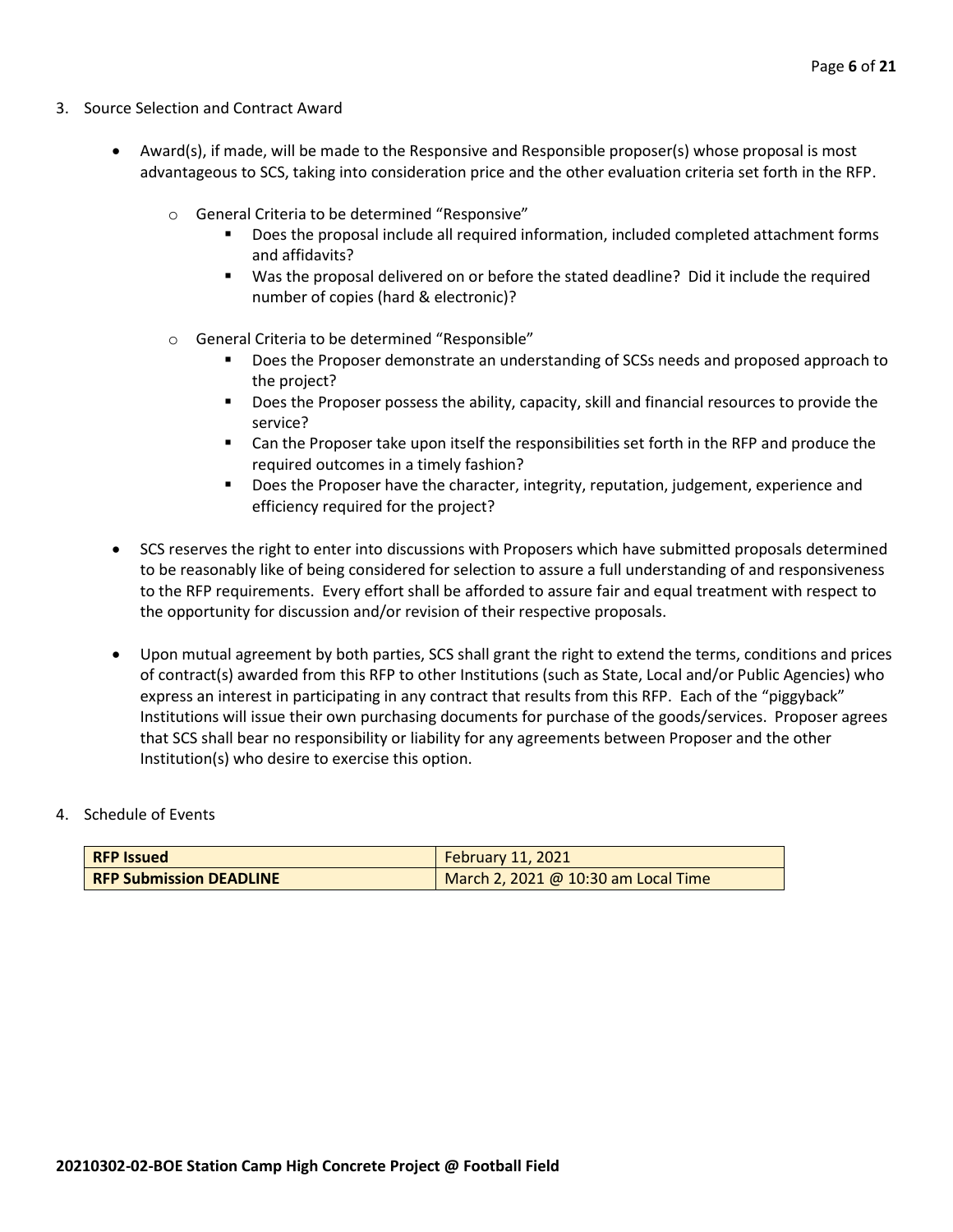#### 5. Instructions for Proposal

#### 5.1. Required Forms

- Proposer must complete and submit the Attachments in Section 6. Attachments may be omitted depending on the RFP requirements. Refer to the Table of Contents for omitted Attachments.
- Evidence of a valid State of Tennessee Business License and/or Sumner County Business License.
- For all vendors with annual purchases in excess of \$50,000; a Sumner County Business License must be on file with the SCS Finance Department. Evidence of the license must be provided within ten (10) working days following notification of award; otherwise, SCS may rescind its acceptance of the Proposer's proposal.
- Copy of State of Tennessee License (if applicable) in respective field.
- If applicable, the Proposer must include a copy of the contract(s) the Proposer will submit to be signed.

#### 5.2. New Vendors

- To comply with Internal Revenue Service requirements, all vendors who perform any type of service are required to have a current IRS Form W-9 on file with the SCS Finance Department. It is a mandatory requirement to complete the IRS Form W-9 (Attachment 6.9) included in this RFP.
- To comply with the **Tennessee Lawful Employment Act (50-1-702 and 50-1-703)**, non-employees (individuals paid directly by the employer in exchange for the individual's labor or services) must have on file one (1) of the following documents:
	- o A valid Tennessee driver's license or photo identification;
	- $\circ$  A valid driver's license or photo identification from another state where the license requirements are at least as strict as those in Tennessee;
	- o A birth certificate issued by a U.S. state, jurisdiction or territory;
	- o A U.S. government issued certified birth certificate;
	- o A valid, unexpired U.S. passport;
	- o A U.S. certificate of birth abroad (DS-1350 or FS-545)
	- o A report of birth abroad of a U.S. citizen (FS-240);
	- o A certificate of citizenship (N560 or N561);
	- o A certificate of naturalization (N550, N570 or N578);
	- o A U.S citizen identification card (I-197 or I-179); or
	- $\circ$  Valid alien registration documentation or other proof of current immigration registration recognized by the United States Department of Homeland Security that contains the individual's complete legal name and current alien admission number or alien file number (or numbers if the individual has more than one number).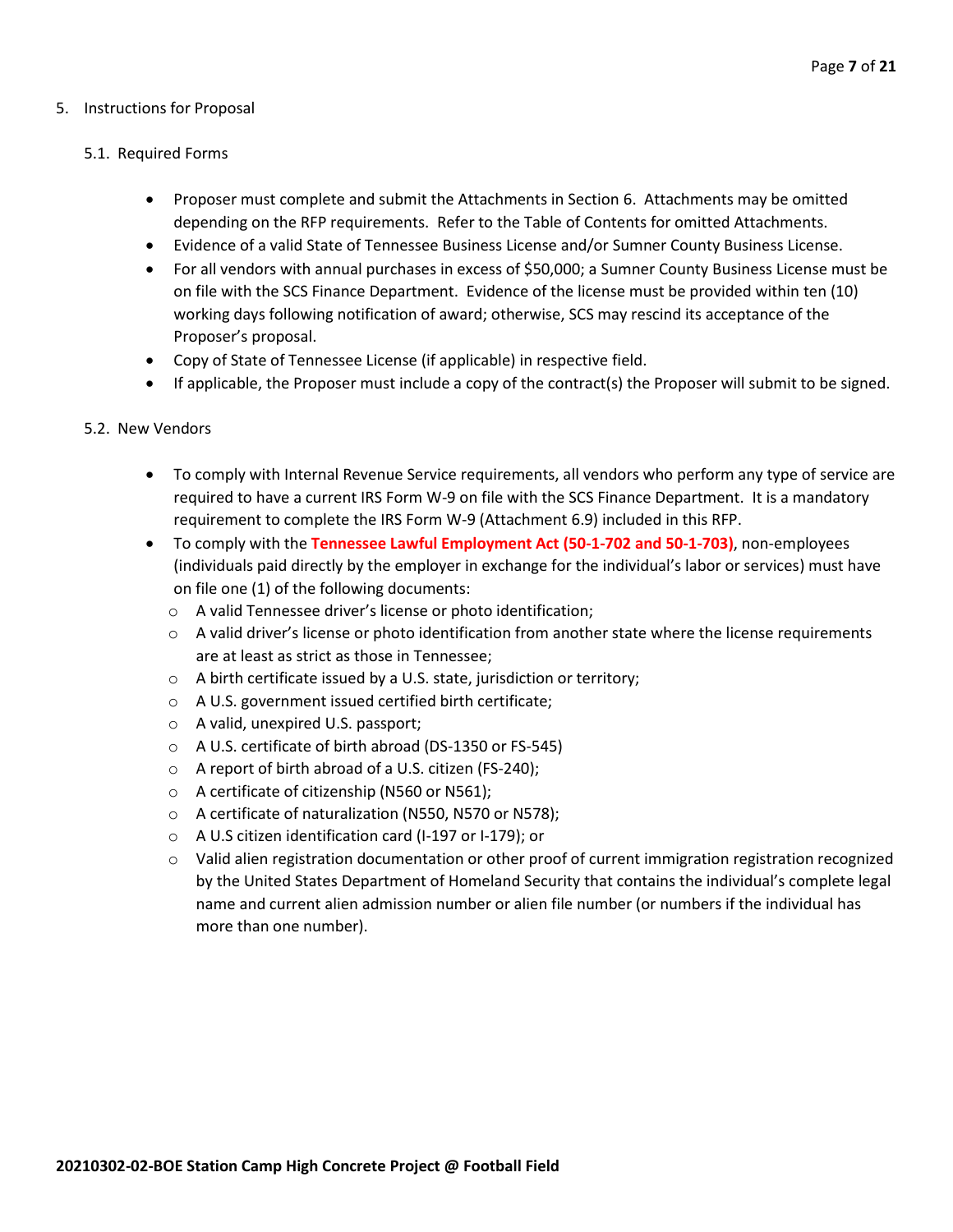5.3. Acknowledgement of Insurance Requirements

By submitting a proposal, Proposer acknowledges that it has read and understands the insurance requirements for the proposal. The Proposer who may have employees, contractors, subcontractors or agents working on SCS properties shall carry current certificates for general and professional liability insurance and for workers' compensation as indicated below. The owner or Principal of each Proposer must also be insured by workers' compensation if they perform any of the services on SCS properties. There will be no exceptions to the insurance requirement. Proposer also understands that the evidence of required insurance must be submitted within fifteen (15) working days following notification of its offer being accepted; otherwise, SCS may rescind its acceptance of the Proposers proposal.

• **General Liability**

| General Aggregate      | \$2,000,000 |
|------------------------|-------------|
| <b>Each Occurrence</b> | \$1,000,000 |

#### • **Workers Compensation**

| <b>Workers Compensation</b> | <b>Tennessee Statutory Limits</b> |
|-----------------------------|-----------------------------------|
| <b>Employer's Liability</b> | \$500,000                         |

5.4. Clarification and Interpretation of RFP

The words "must" and "shall" in the RFP indicate mandatory requirements. Taking exception to any mandatory requirement shall be considered grounds for rejection. There are other requirements that SCS considers important but not mandatory. It is important to respond in a concise manner to each section and submit an itemized list of all exceptions.

5.5. Proposal Package

The package containing the proposal must be sealed and clearly marked on the outside of the package:

#### **"20210302-02-BOE Station Camp High Concrete Project @ Football Field" DO NOT OPEN**

All sealed proposals packages must include all of the following. Any sealed proposals are subject to rejection as non-conforming if any applicable item is not included.

- One (1) Complete Original
- One (1) electronic format (CD/USB Drive)
- Original Signature on Original Proposal. NO copied or digital signatures.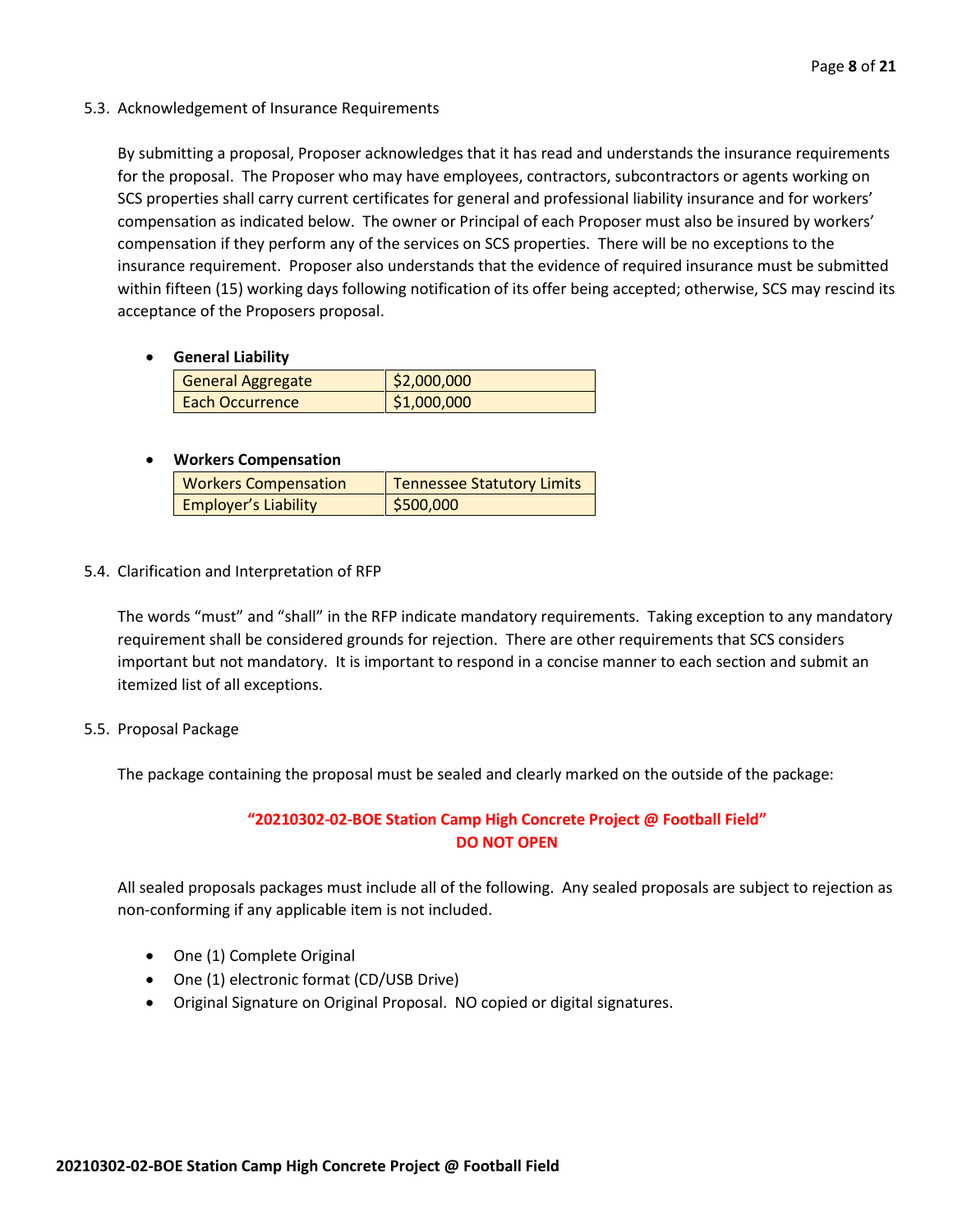#### The outside of the proposal package must be labeled as follows (if applicable) per **T.C.A § 62-6-119**:

- 1. The name, license number, expiration date thereof, and license classification of the contractor applying to bid for the prime contract;
- 2. The name, license number, expiration date thereof, and license classification of the contractor applying to bid for the masonry contract where the total cost of the materials and labor for the masonry portion of the construction project exceeds one hundred thousand dollars (\$100,000);
- 3. The name, license number, expiration date thereof, and license classification of the contractor applying to bid for the electrical, plumbing, heating, ventilation, or air conditioning contracts except when such contractor's portion of the construction project is less than twenty-five thousand dollars (\$25,000);
- 4. For each vertical closed loop geothermal heating and cooling project, the company name, department of environment and conservation license number, classification (G, L or G,L) and the expiration date, except when the geothermal portion of the construction project is in an amount less than twenty-five thousand dollars (\$25,000);
- 5. Prime contractor bidders who are to perform the masonry portion of the construction project which exceeds one hundred thousand dollars (\$100,000), materials and labor, the electrical, plumbing, heating, ventilation or air conditioning or the geothermal heating and cooling must be so designated; and
- 6. Only one (1) contractor in each of the classifications listed above shall be written on the bid envelope.

Failure of any bidder to furnish the required information shall void such bid and such bid shall not be considered.

#### 5.6. Delivery of Proposals

Sealed proposals will be accepted until **March 2, 2021 at 10:30 am Local Time**. Proposals received after that time will be deemed invalid. Vendors mailing proposal packages must allow sufficient time to ensure receipt of their package by the time specified. SCS shall not accept proposals via electronic transmission such as email, fax, etc. There will be no exceptions. Proposals will be opened and read aloud. The reading of the bids will begin at **10:30 am Local Time**.

Due to the nature of deliveries to the SCS Support Services Facility by carriers such as UPS, FedEx and such like; the proposal package will be accepted if the date and time on the delivery confirmation are indicated to be on or before the Proposal Deadline.

Delivery Address: Sumner County Board of Education Attn: Purchasing Supervisor 1500 Airport Road Gallatin, TN 37066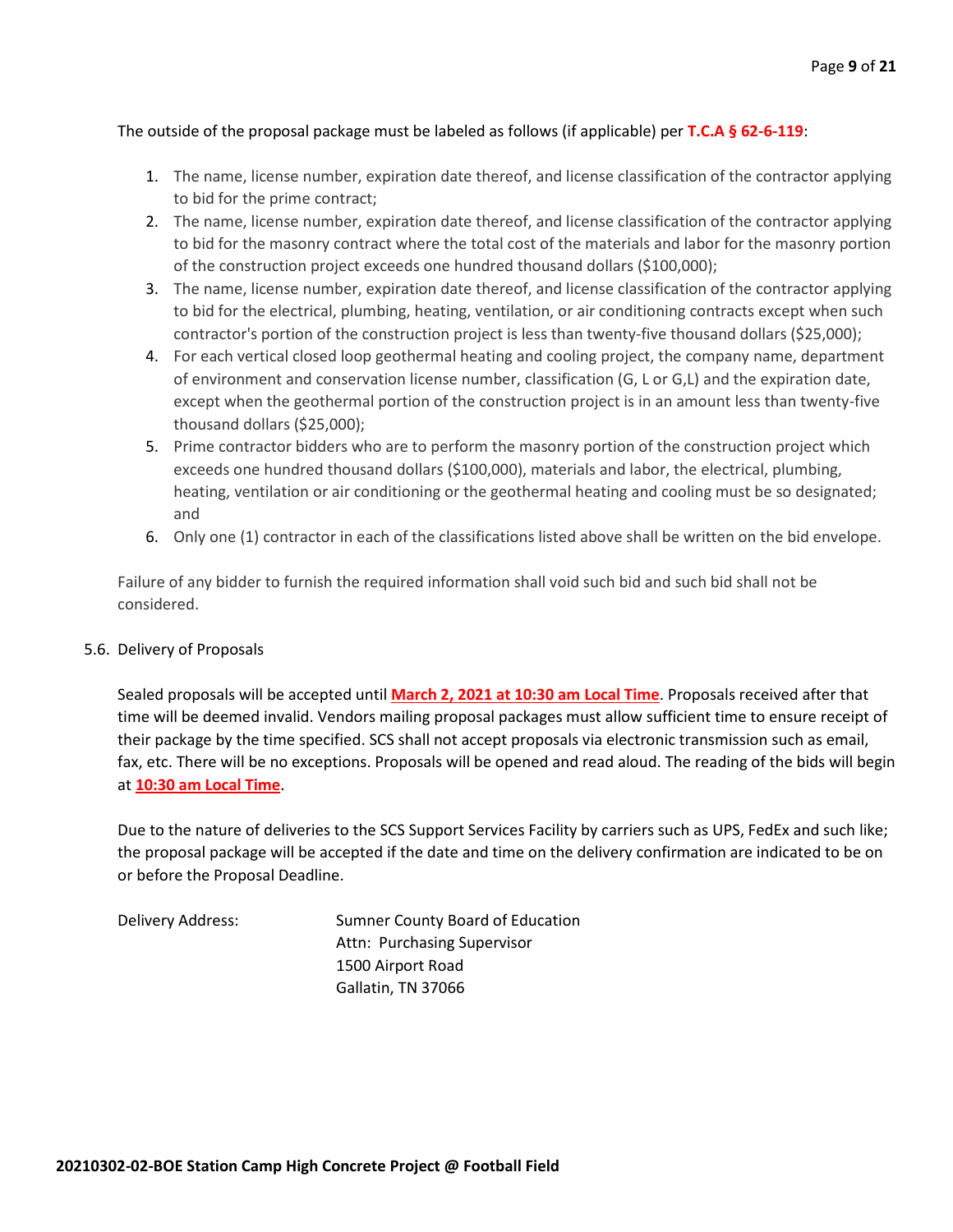#### 5.7. Evaluation of Proposals

The SCS Purchasing Supervisor will first examine the proposals to reject those that are clearly non-responsive to the stated requirements. Proposers who are determined to be non-responsive and/or non-responsible will be notified of this determination.

The evaluation process will include the following factors:

- Company Experience and Qualifications
	- o The nature and scope of the Proposers business.
	- $\circ$  The number of years the Proposer has been licensed to do business.
	- $\circ$  The number of years the Proposer has been providing the requested services.
	- o How many similarly sized or larger K-12 clients have you contract with?
- Compensation/Price Data
	- o Address all costs associated with performance of the contracted services.
- Past Performance and References
	- $\circ$  Provided a minimum of three (3) client references for similar projects in size and scope successfully completed by Proposer within the last three (3) years. Attachment 6.3.
	- $\circ$  SCS may also consider other sources of pertinent past performance information, including the districts own experience with the Proposer.
- 5.8. Request for Clarification of Proposals

Requests for clarification of proposals shall be distributed by the Purchasing Supervisor in writing (or email).

#### 5.9. Protests

In the event that any interested party finds any part of the listed specifications, terms or conditions to be discrepant, incomplete or otherwise questionable in any respect; it shall be the responsibility of the concerned party to notify the SCS Purchasing Office of such matters immediately upon receipt of the RFP. All notifications must be sent to the Purchasing Supervisor via email at [purchasing@sumnerschools.org.](mailto:purchasing@sumnerschools.org)

Any actual or prospective Proposer who is aggrieved in connection with the RFP or award of a contract may protest to the Purchasing Supervisor and/or the Sumner County Board of Education at its regularly scheduled meeting.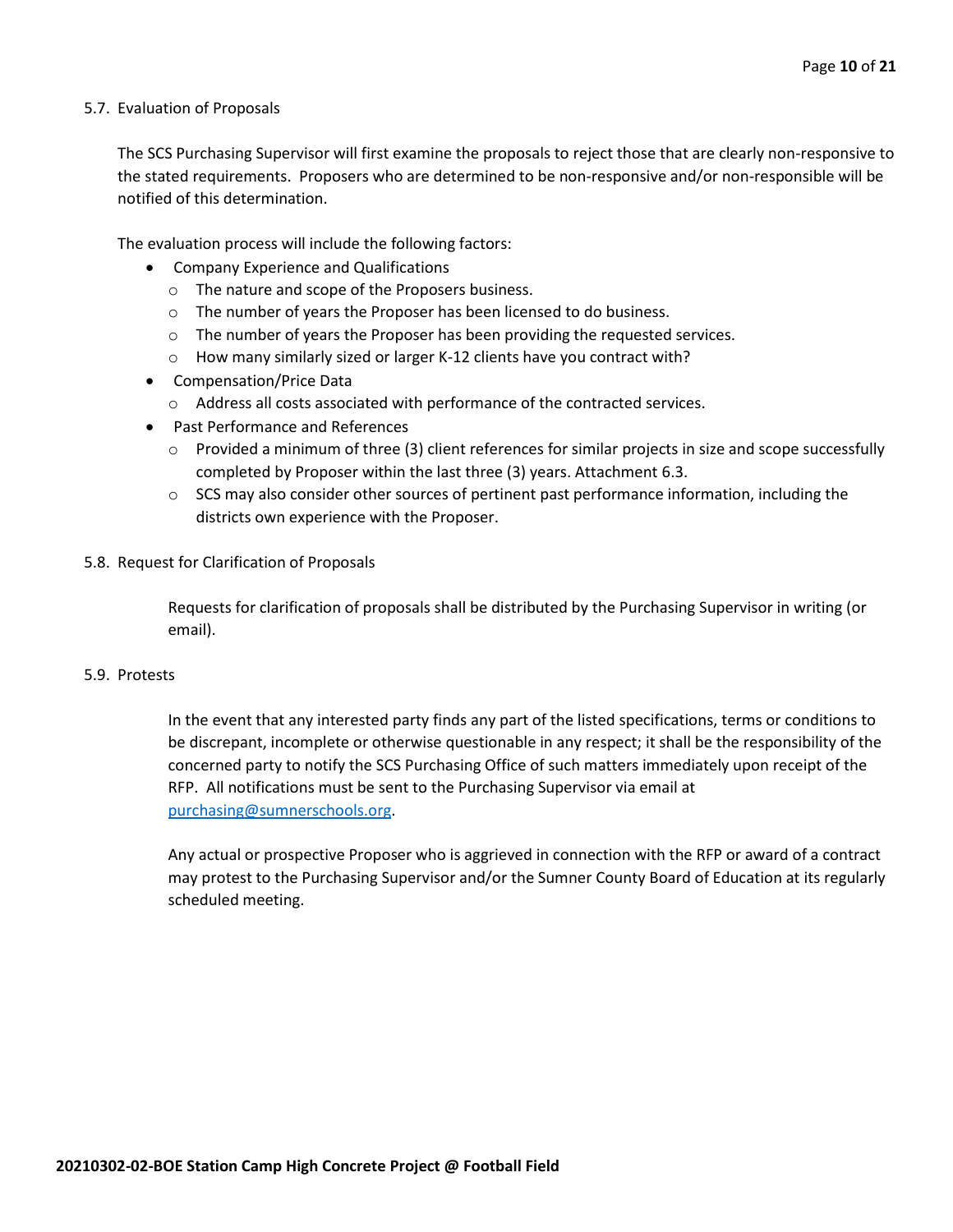#### **ATTACHMENT 6.1 - Contact Information**

| <b>Company Legal Name:</b>                 | <u> 1989 - Johann John Stoff, deutscher Stoffen und der Stoffen und der Stoffen und der Stoffen und der Stoffen</u>  |          |  |
|--------------------------------------------|----------------------------------------------------------------------------------------------------------------------|----------|--|
| <b>Company Official Address:</b>           |                                                                                                                      |          |  |
|                                            |                                                                                                                      |          |  |
|                                            |                                                                                                                      |          |  |
| Company Web Site (URL):                    |                                                                                                                      |          |  |
|                                            |                                                                                                                      |          |  |
| Contact Person for project administration: |                                                                                                                      |          |  |
|                                            |                                                                                                                      |          |  |
|                                            |                                                                                                                      |          |  |
|                                            |                                                                                                                      |          |  |
|                                            |                                                                                                                      |          |  |
|                                            |                                                                                                                      | (office) |  |
|                                            | <u> 1989 - Johann John Harry Harry Harry Harry Harry Harry Harry Harry Harry Harry Harry Harry Harry Harry Harry</u> | (mobile) |  |
|                                            |                                                                                                                      |          |  |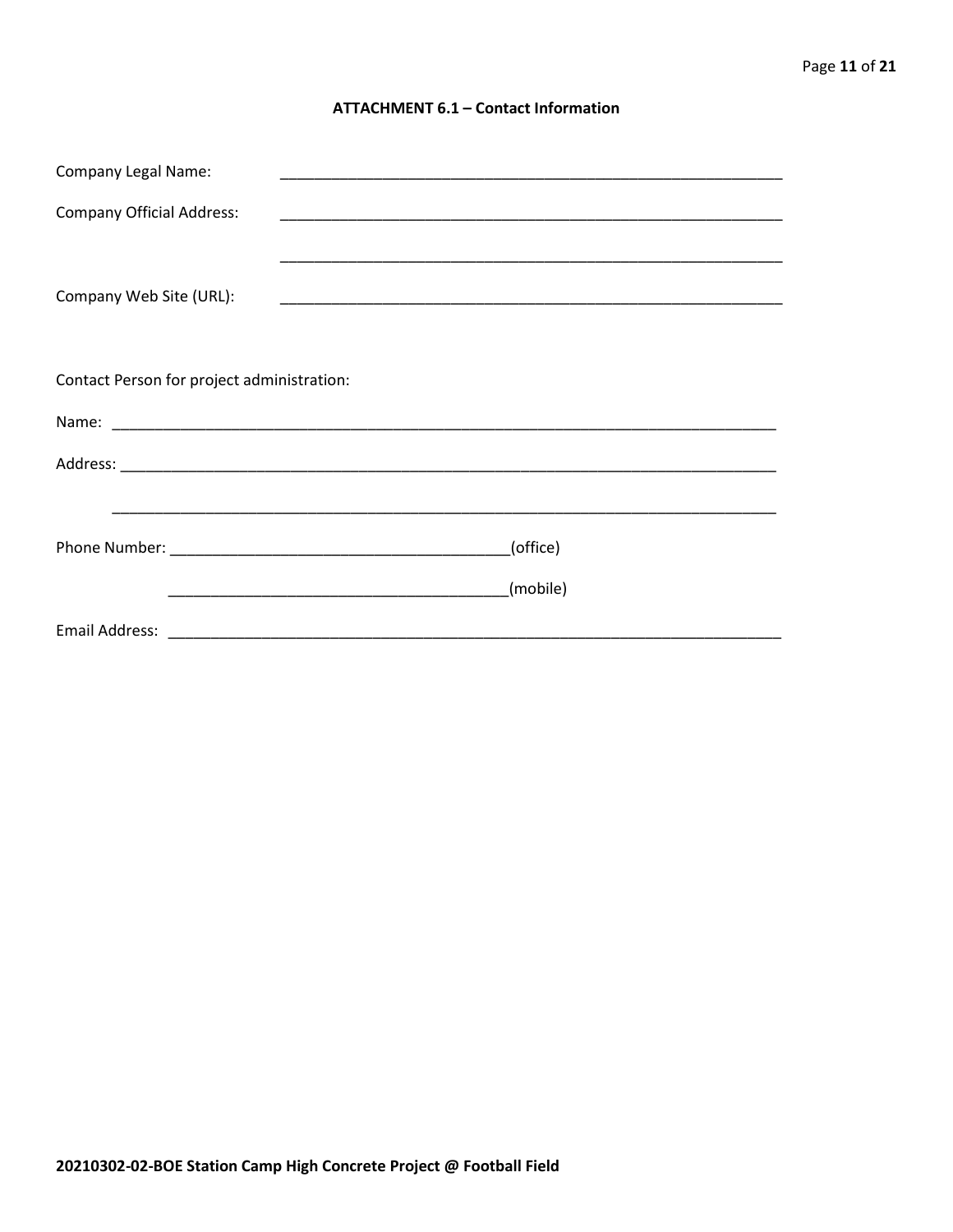

Attn: Purchasing Supervisor 1500 Airport Road Gallatin, TN 37066

#### **ATTACHMENT 6.2 – Bid Form/Certification**

Date \_\_\_\_\_\_\_\_\_\_\_\_\_\_\_\_\_\_\_\_\_\_\_\_\_\_\_\_\_\_\_\_

# **Total Project Cost \$**\_\_\_\_\_\_\_\_\_\_\_\_\_\_\_\_\_\_\_\_\_\_\_\_\_\_\_\_\_\_\_\_\_\_\_\_\_\_\_\_\_\_\_

By checking this box, Proposer agrees that SCS reserves the right to extend the terms, conditions and prices of this contract to other Institutions (such as State, Local and/or Public Agencies) who express an interest in participating in any contract that results from this RFP. Each of the piggyback Institutions will issue their own purchasing documents for the goods/service. Proposer agrees that SCS shall bear no responsibility or liability for any agreements between Proposer and the other Institution(s) who desire to exercise this option.

By Signing below, Proposer certifies they have carefully examined all instructions, requirements, specifications, terms and conditions of the RFP and certifies:

- It is a reputable company regularly engaged in providing goods and/or services necessary to meet the requirements, specifications, terms and conditions of the RFP.
- All statements, information and representations prepared and submitted in response to the RFP are current, complete, true and accurate. Proposer acknowledges that the Sumner County Board of Education (SCS) will rely on such statements, information and representations in selecting the successful proposer(s).
- That the prices quoted shall be SCSs pricing for the products and/or service.
- It shall be bound by all statements, representations, warranties and guarantees made in its proposal.
- Proposer acknowledges that the contract may be canceled if any conflict of interest or appearance of a conflict of interest is discovered by SCS, in its sole discretion.
- All purchase orders must be duly authorized and executed by SCS and subject to the terms and conditions of the RFP.

| Title               |                                                           |  |
|---------------------|-----------------------------------------------------------|--|
| <b>Printed Name</b> | <u> 1989 - John Stone, Amerikaansk politiker (* 1918)</u> |  |
| Vendor Legal Name   |                                                           |  |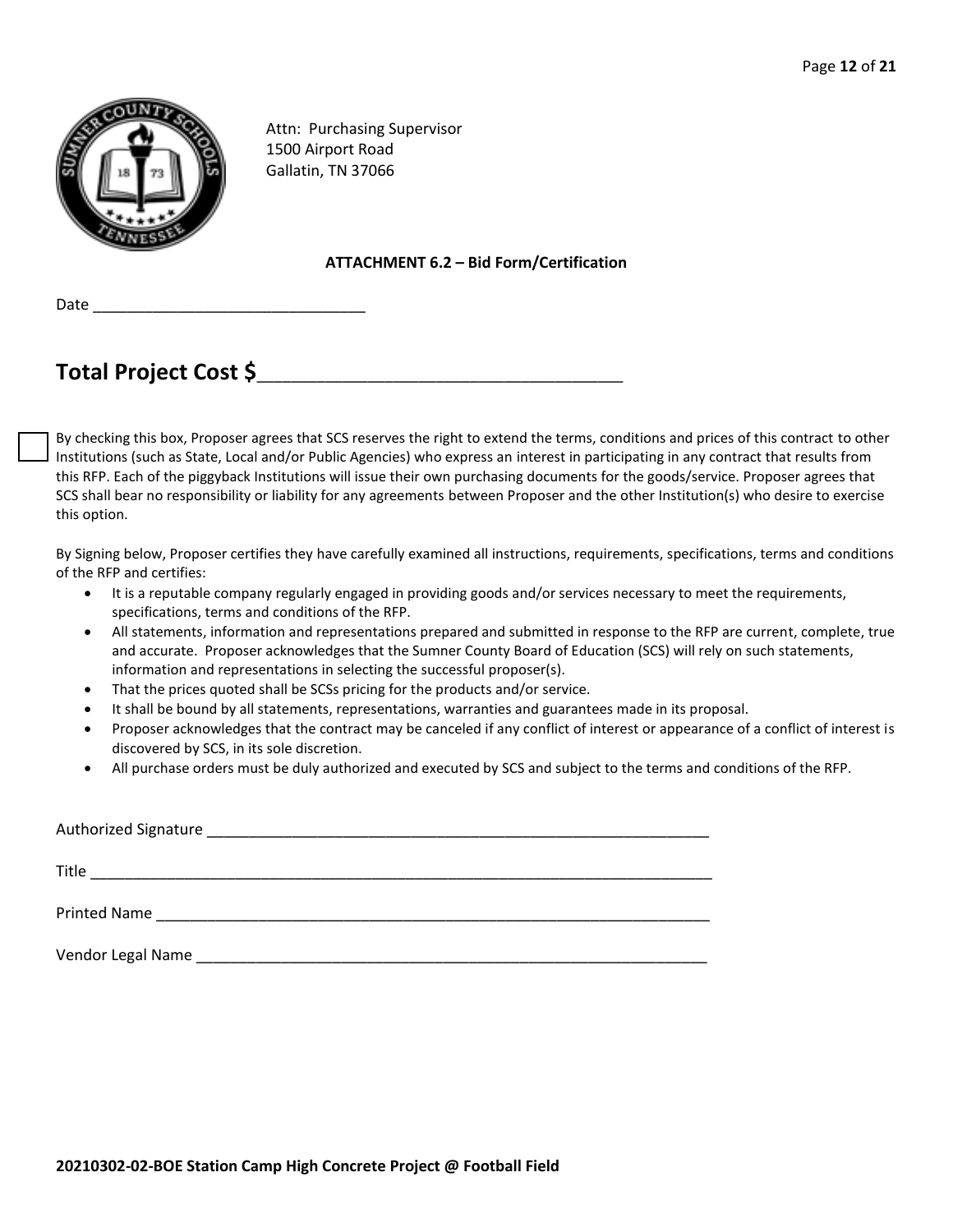#### **ATTACHMENT 6.3 - References**

| 1. |                                    |  |
|----|------------------------------------|--|
|    |                                    |  |
|    |                                    |  |
|    |                                    |  |
|    |                                    |  |
|    |                                    |  |
| 2. |                                    |  |
|    |                                    |  |
|    |                                    |  |
|    |                                    |  |
|    |                                    |  |
|    |                                    |  |
| З. |                                    |  |
|    |                                    |  |
|    |                                    |  |
|    |                                    |  |
|    |                                    |  |
|    |                                    |  |
|    | 4. Project Name/Location: ________ |  |
|    |                                    |  |
|    |                                    |  |
|    |                                    |  |
|    |                                    |  |
|    |                                    |  |

\*Proposers may copy this page and submit additional references.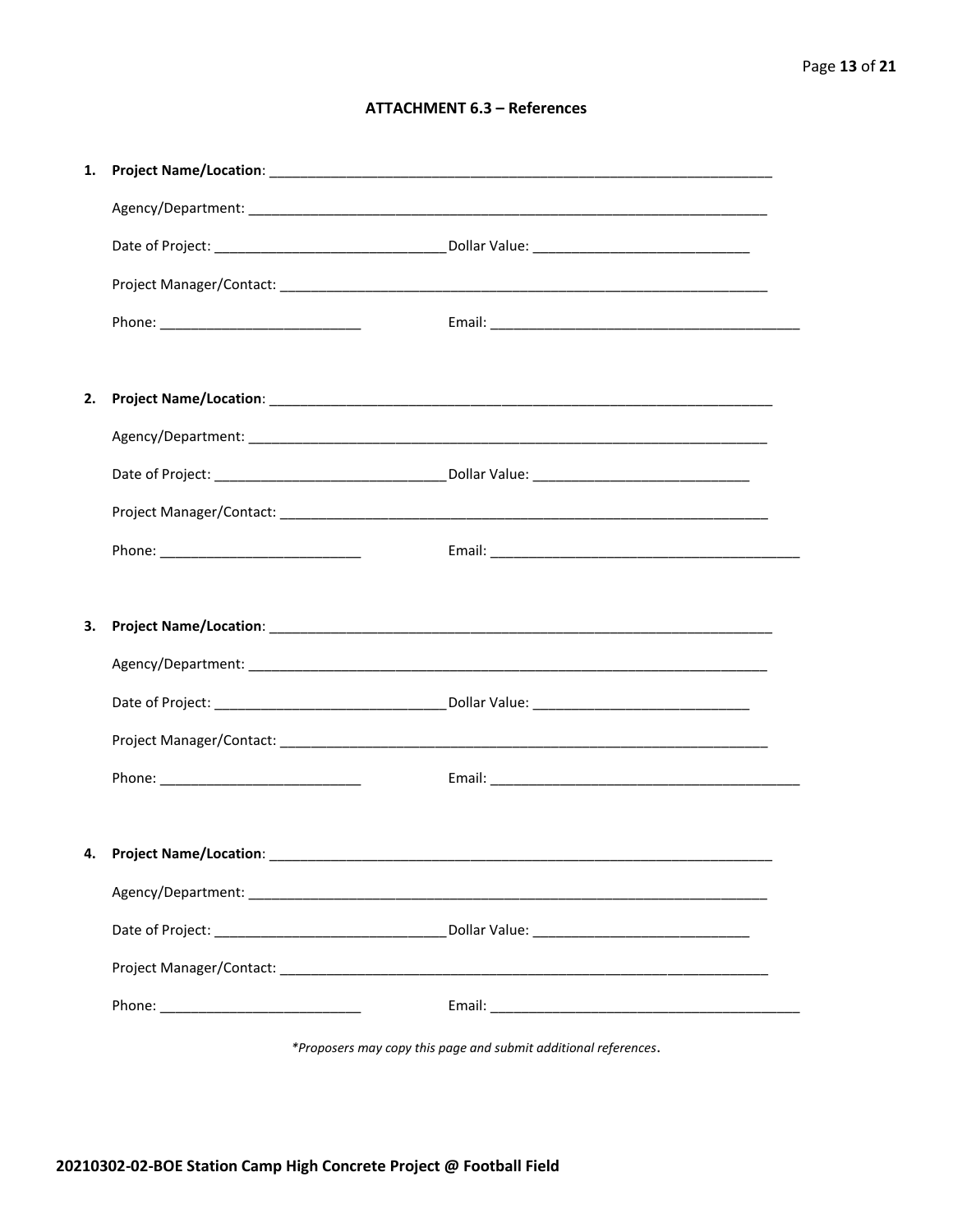#### **ATTACHMENT 6.4 – Certification of Non-Collusion & Debarment or Suspension**

The undersigned Proposer certifies that they are duly authorized to execute this contract, that this company, corporation, firm, partnership or individual has not prepared this proposal in collusion with any other respondent, and that the contents of this proposal as to prices, terms or conditions of said proposal have not been communicated by the undersigned nor by any employee or agent to any other person engaged in this type of business prior to the official opening of this proposal.

The undersigned Proposer certifies, to the best of its knowledge and belief, that it and its principals:

- Are not presently debarred, suspended, proposed for debarment, declared ineligible or voluntarily excluded from participation in transactions under federal non-procurement programs by any federal department or agency;
- Have not, within the three-year period preceding the proposal, had one or more public transactions (federal, state or local) terminated for cause or default; and
- Are not presently indicated or otherwise criminally or civilly charged by a government entity (federal, state or local) and have not, within the three-year period preceding the bid, been convicted or had a civil judgement rendered against it:
	- $\circ$  For the commission of fraud or a criminal offense in connection with obtaining, attempting to obtain or performing a public transaction (federal, state or local) or a procurement contract under such a public transaction;
	- $\circ$  For the violation of federal or state antitrust statutes, including those proscribing price fixing between competitors, the allocation of customers between competitors, or bid rigging; or
	- o For the commission of embezzlement, theft, forgery, bribery, falsification or destruction of records, making false statements, or receiving stolen property.

I understand that a false statement on this certification may be grounds for the rejection of this proposal or the termination of the award. In addition, under 18 U.S.C. 1001, a false statement may result in a fine of up to \$10,000 or imprisonment for up to five years, or both.

Company: \_\_\_\_\_\_\_\_\_\_\_\_\_\_\_\_\_\_\_\_\_\_\_\_\_\_\_\_\_\_\_\_\_\_\_\_\_\_\_\_\_\_\_\_\_\_\_\_\_\_\_\_\_\_\_\_\_\_\_\_\_\_\_\_\_\_\_\_\_\_\_\_\_\_\_\_

Respondent Signature: \_\_\_\_\_\_\_\_\_\_\_\_\_\_\_\_\_\_\_\_\_\_\_\_\_\_\_\_\_\_\_\_\_\_\_\_\_\_\_\_\_\_\_\_\_\_\_\_\_\_\_\_\_\_\_\_\_\_\_\_\_\_\_\_\_\_

Respondent (Print Name & Title): \_\_\_\_\_\_\_\_\_\_\_\_\_\_\_\_\_\_\_\_\_\_\_\_\_\_\_\_\_\_\_\_\_\_\_\_\_\_\_\_\_\_\_\_\_\_\_\_\_\_\_\_\_\_\_\_\_

Date: \_\_\_\_\_\_\_\_\_\_\_\_\_\_\_\_\_\_\_\_\_\_\_\_\_\_\_\_\_\_\_\_\_\_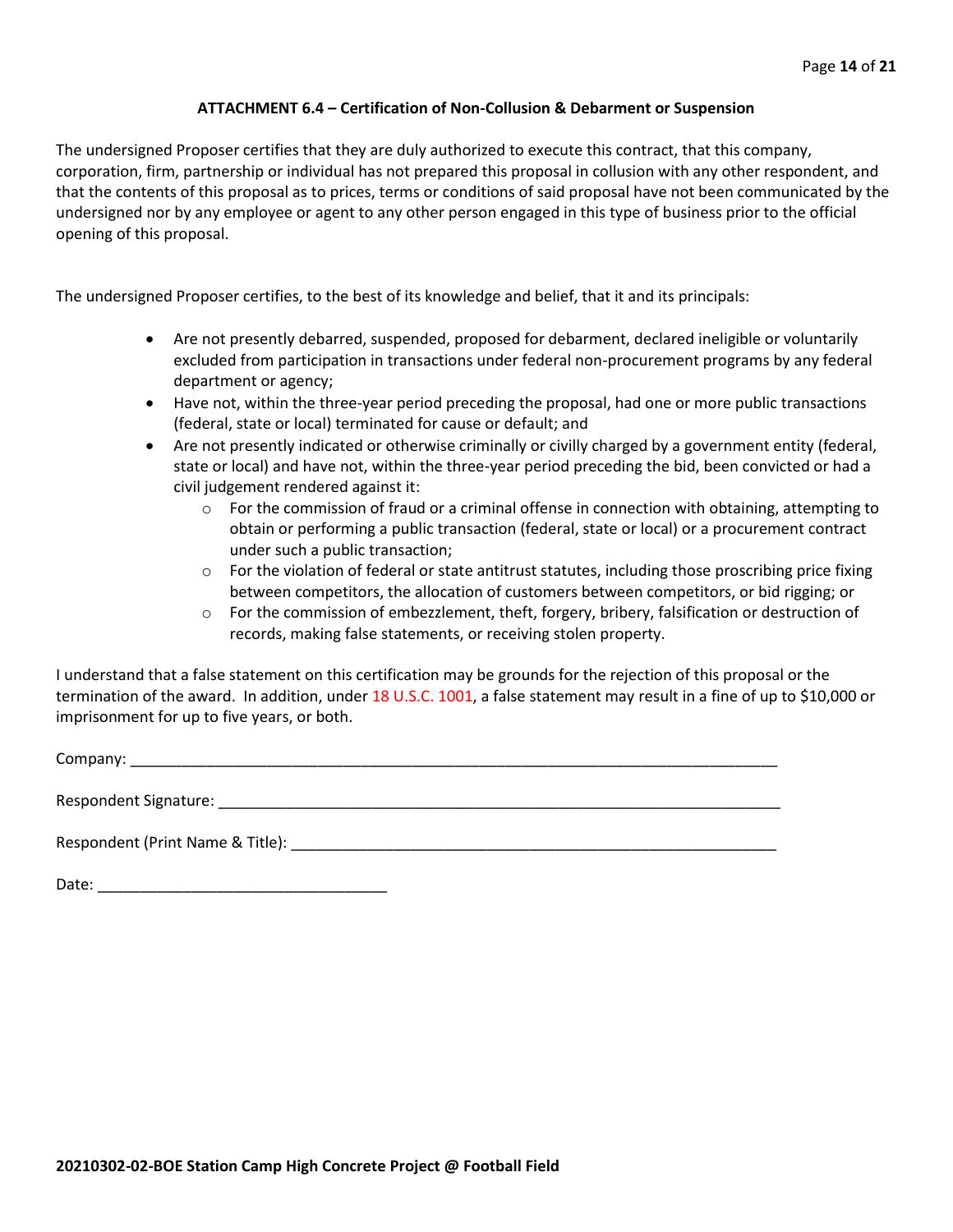#### **ATTACHMENT 6.5 – Attestation Re Personnel**

### **ATTESTATION RE PERSONNEL USED IN CONTRACT PERFORMANCE**

| CONTRACTOR LEGAL ENTITY NAME:                                          |  |
|------------------------------------------------------------------------|--|
| FEDERAL EMPLOYER IDENTIFICATION NUMBER:<br>(or Social Security Number) |  |

**The Contractor, identified above, does hereby attest, certify, warrant and assure that the Contractor shall not knowingly utilize the services of an illegal immigrant in the performance of this Contract and shall not knowingly utilize the services of any subcontractor who will utilize the services of an illegal immigrant in the performance of this Contract, T.C.A. § 12-3-309.**

SIGNATURE & DATE:

*NOTICE: This attestation MUST be signed by an individual empowered to contractually bind the Contractor.*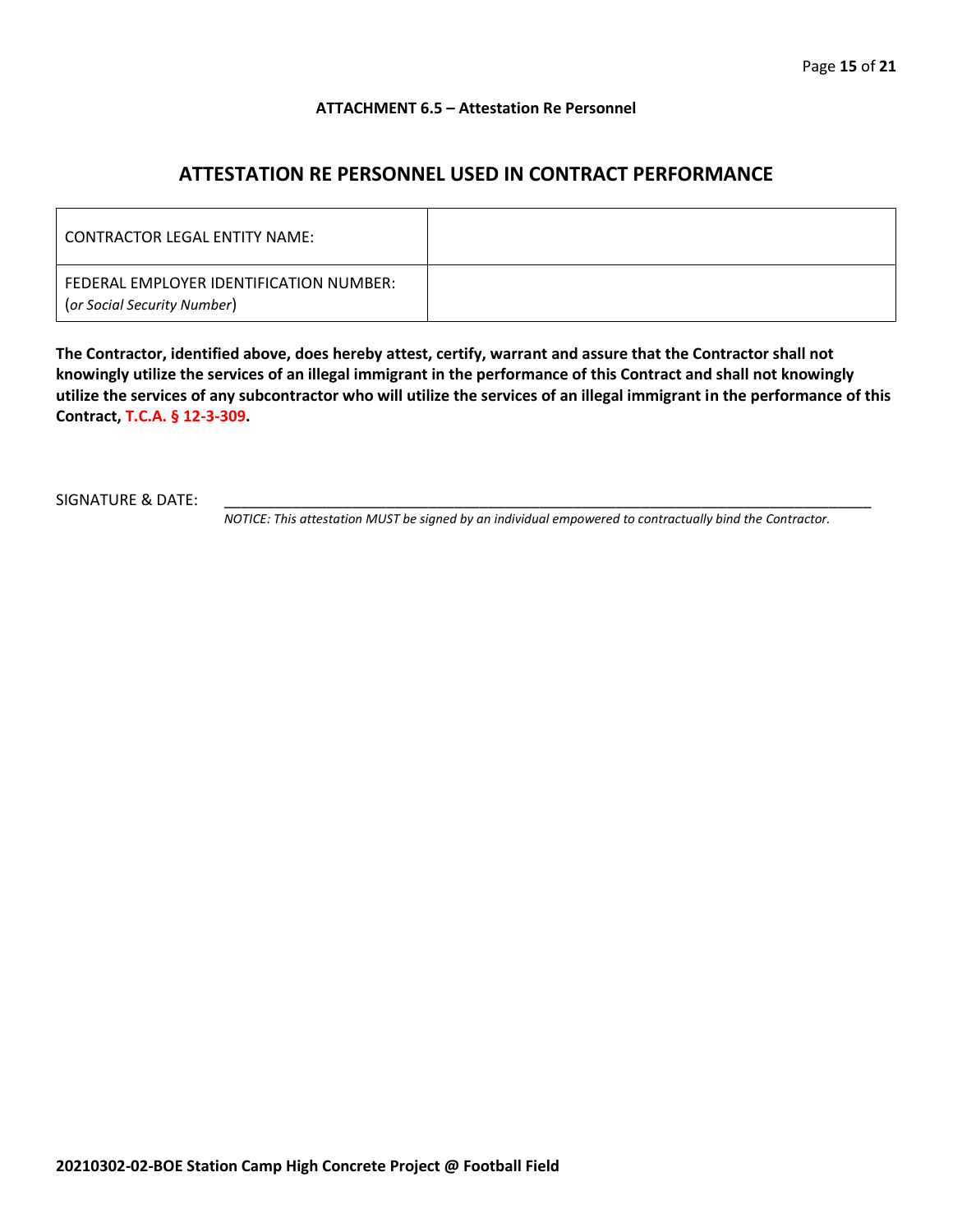#### **ATTACHMENT 6.6 – Drug Free Workplace Affidavit**

The Sumner County Board of Education is committed to maintaining a safe and productive work environment for its employees and to providing high quality service to its citizens. The goal of this policy is for Sumner County Board of Education employees and contractors to remain, or become and remain, drug-free. Abuse and dependency on alcohol and/or drugs can seriously affect the health of employees, contractors and citizens, jeopardize personal safety, impact the safety of others and impair job performance.

STATE OF

**COUNTY OF** \_\_\_\_\_\_\_\_\_\_\_\_\_\_\_\_\_\_\_\_\_\_\_\_\_\_\_\_\_\_\_\_\_

The undersigned, principal officer of

an employer of five (5) or more employees contracting with Sumner County Board of Education to provide goods or services, hereby states under oath as follows:

- 1. The undersigned is a principal officer of (hereinafter referred to as the "Company") and is duly authorized to execute this Affidavit on behalf of the Company.
- 2. The Company submits this Affidavit pursuant to **T.C.A. § 50-9-113**, which requires each employer with no less than five (5) employees receiving pay who contracts with the state and any local government to provide contracted services to submit an affidavit stating that such employer has a drug-free workplace program that complies with Title 50, Chapter 9 of the *Tennessee Code Annotated*.
- 3. The Company is in compliance with **T.C.A. § 50-9-113** and all applicable Federal Laws, Rules and Regulations requiring a drug-free workplace program.

Further affiant saith not.

| <b>Principal Officer:</b>     |             |
|-------------------------------|-------------|
| <b>STATE OF</b>               |             |
| <b>COUNTY OF</b>              |             |
| Before me personally appeared | with whom » |

I am personally acquainted (or proved to me on the basis of satisfactory evidence) and who acknowledged that such person executed the foregoing affidavit for the purposes therein contained.

Witness my hand and seal at office this \_\_\_\_\_\_\_\_\_\_\_\_\_ day of \_\_\_\_\_\_\_\_\_\_\_\_\_\_\_\_\_\_\_\_\_, 20\_\_\_\_.

\_\_\_\_\_\_\_\_\_\_\_\_\_\_\_\_\_\_\_\_\_\_\_\_\_\_\_\_\_\_\_\_\_\_\_\_\_\_\_\_\_\_\_\_\_\_\_\_ Notary Public

My commission expires: **Example 20**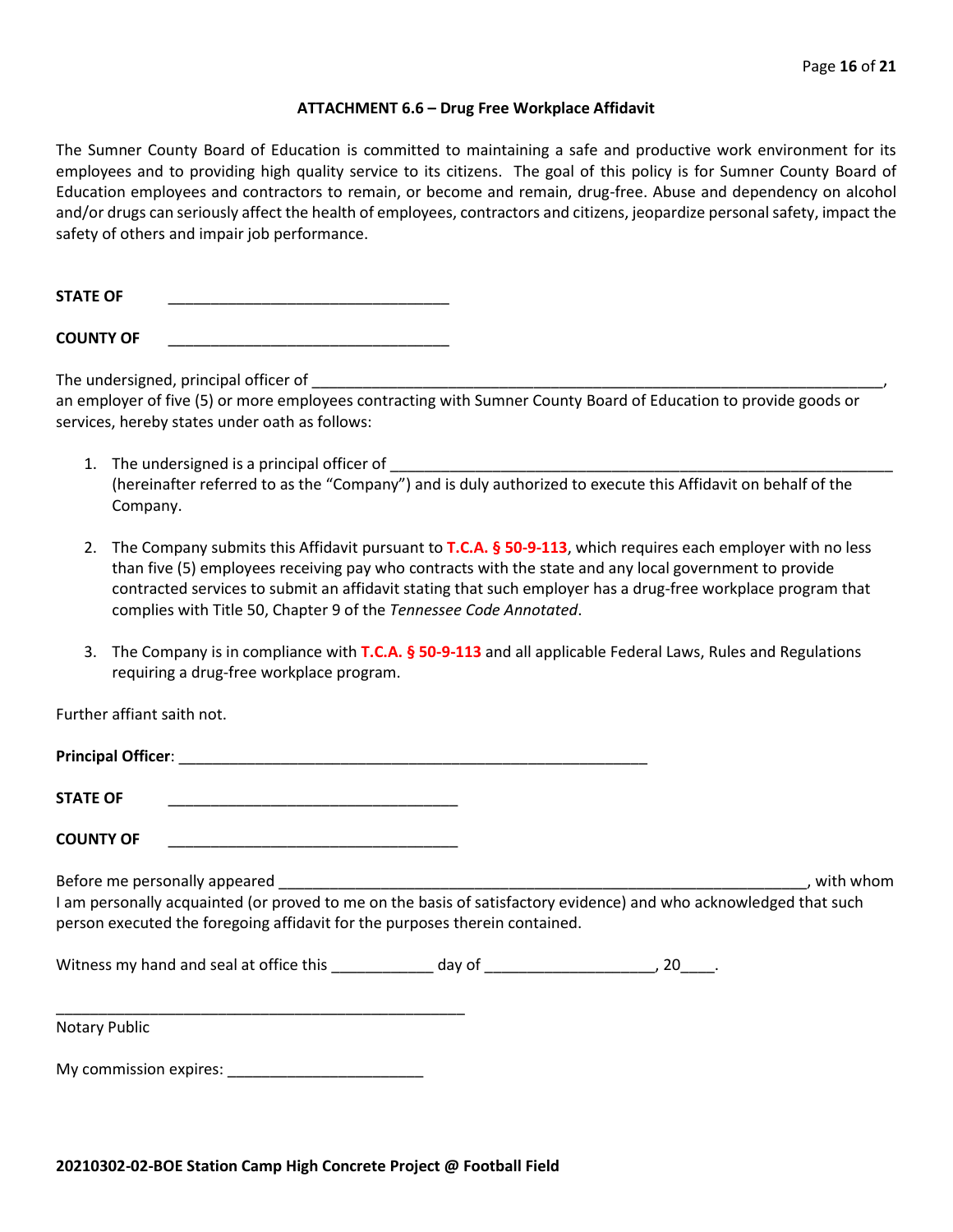#### **ATTACHMENT 6.7 – W9**

|                                                                                                                                                                                                                                                                                                                                                                                                                                                                                                                                                                                                                                                                                                                                                                                                     | (Rev. December 2014)<br>Department of the Treasury<br>Internal Revenue Service                                                                                                | <b>Request for Taxpayer</b><br><b>Identification Number and Certification</b>                                                                                                                                                                                                                                                                                                                                                                                                                                                                                                                                                                                                                                                                                                                                                  |                                                                                                                                                                                                                                                                                                                                                                                                                                                                                                                                                                                                                                                                                                                                                                                                                                                                                                                                                      |        |                        |                                       |  |  | Give Form to the<br>requester. Do not<br>send to the IRS.                                                                                                                                                                    |  |  |  |  |
|-----------------------------------------------------------------------------------------------------------------------------------------------------------------------------------------------------------------------------------------------------------------------------------------------------------------------------------------------------------------------------------------------------------------------------------------------------------------------------------------------------------------------------------------------------------------------------------------------------------------------------------------------------------------------------------------------------------------------------------------------------------------------------------------------------|-------------------------------------------------------------------------------------------------------------------------------------------------------------------------------|--------------------------------------------------------------------------------------------------------------------------------------------------------------------------------------------------------------------------------------------------------------------------------------------------------------------------------------------------------------------------------------------------------------------------------------------------------------------------------------------------------------------------------------------------------------------------------------------------------------------------------------------------------------------------------------------------------------------------------------------------------------------------------------------------------------------------------|------------------------------------------------------------------------------------------------------------------------------------------------------------------------------------------------------------------------------------------------------------------------------------------------------------------------------------------------------------------------------------------------------------------------------------------------------------------------------------------------------------------------------------------------------------------------------------------------------------------------------------------------------------------------------------------------------------------------------------------------------------------------------------------------------------------------------------------------------------------------------------------------------------------------------------------------------|--------|------------------------|---------------------------------------|--|--|------------------------------------------------------------------------------------------------------------------------------------------------------------------------------------------------------------------------------|--|--|--|--|
| οú                                                                                                                                                                                                                                                                                                                                                                                                                                                                                                                                                                                                                                                                                                                                                                                                  | 1 Name (as shown on your income tax return). Name is required on this line; do not leave this line blank.<br>2 Business name/disregarded entity name, if different from above |                                                                                                                                                                                                                                                                                                                                                                                                                                                                                                                                                                                                                                                                                                                                                                                                                                |                                                                                                                                                                                                                                                                                                                                                                                                                                                                                                                                                                                                                                                                                                                                                                                                                                                                                                                                                      |        |                        |                                       |  |  |                                                                                                                                                                                                                              |  |  |  |  |
| page<br>Specific Instructions on<br>Print or type<br>See                                                                                                                                                                                                                                                                                                                                                                                                                                                                                                                                                                                                                                                                                                                                            | Individual/sole proprietor or<br>single-member LLC<br>Other (see instructions) ▶                                                                                              | 3 Check appropriate box for federal tax classification; check only one of the following seven boxes:<br>C Corporation S Corporation Partnership<br>Limited liability company. Enter the tax classification (C=C corporation, S=S corporation, P=partnership) ▶<br>Note. For a single-member LLC that is disregarded, do not check LLC; check the appropriate box in the line above for<br>the tax classification of the single-member owner.                                                                                                                                                                                                                                                                                                                                                                                   | Trust/estate<br>code (if any)                                                                                                                                                                                                                                                                                                                                                                                                                                                                                                                                                                                                                                                                                                                                                                                                                                                                                                                        |        |                        |                                       |  |  | 4 Exemptions (codes apply only to<br>certain entities, not individuals; see<br>instructions on page 3):<br>Exempt payee code (if any)<br>Exemption from FATCA reporting<br>(Applies to accounts maintained outside the U.S.) |  |  |  |  |
|                                                                                                                                                                                                                                                                                                                                                                                                                                                                                                                                                                                                                                                                                                                                                                                                     | 5 Address (number, street, and apt. or suite no.)<br>Requester's name and address (optional)<br>6 City, state, and ZIP code<br>7 List account number(s) here (optional)       |                                                                                                                                                                                                                                                                                                                                                                                                                                                                                                                                                                                                                                                                                                                                                                                                                                |                                                                                                                                                                                                                                                                                                                                                                                                                                                                                                                                                                                                                                                                                                                                                                                                                                                                                                                                                      |        |                        |                                       |  |  |                                                                                                                                                                                                                              |  |  |  |  |
|                                                                                                                                                                                                                                                                                                                                                                                                                                                                                                                                                                                                                                                                                                                                                                                                     |                                                                                                                                                                               |                                                                                                                                                                                                                                                                                                                                                                                                                                                                                                                                                                                                                                                                                                                                                                                                                                |                                                                                                                                                                                                                                                                                                                                                                                                                                                                                                                                                                                                                                                                                                                                                                                                                                                                                                                                                      |        |                        |                                       |  |  |                                                                                                                                                                                                                              |  |  |  |  |
| Part I<br><b>Taxpayer Identification Number (TIN)</b><br>Enter your TIN in the appropriate box. The TIN provided must match the name given on line 1 to avoid                                                                                                                                                                                                                                                                                                                                                                                                                                                                                                                                                                                                                                       |                                                                                                                                                                               |                                                                                                                                                                                                                                                                                                                                                                                                                                                                                                                                                                                                                                                                                                                                                                                                                                |                                                                                                                                                                                                                                                                                                                                                                                                                                                                                                                                                                                                                                                                                                                                                                                                                                                                                                                                                      |        | Social security number |                                       |  |  |                                                                                                                                                                                                                              |  |  |  |  |
| backup withholding. For individuals, this is generally your social security number (SSN). However, for a<br>resident alien, sole proprietor, or disregarded entity, see the Part I instructions on page 3. For other<br>entities, it is your employer identification number (EIN). If you do not have a number, see How to get a                                                                                                                                                                                                                                                                                                                                                                                                                                                                    |                                                                                                                                                                               |                                                                                                                                                                                                                                                                                                                                                                                                                                                                                                                                                                                                                                                                                                                                                                                                                                |                                                                                                                                                                                                                                                                                                                                                                                                                                                                                                                                                                                                                                                                                                                                                                                                                                                                                                                                                      |        |                        |                                       |  |  |                                                                                                                                                                                                                              |  |  |  |  |
|                                                                                                                                                                                                                                                                                                                                                                                                                                                                                                                                                                                                                                                                                                                                                                                                     | TIN on page 3.                                                                                                                                                                |                                                                                                                                                                                                                                                                                                                                                                                                                                                                                                                                                                                                                                                                                                                                                                                                                                |                                                                                                                                                                                                                                                                                                                                                                                                                                                                                                                                                                                                                                                                                                                                                                                                                                                                                                                                                      | or     |                        | <b>Employer identification number</b> |  |  |                                                                                                                                                                                                                              |  |  |  |  |
| Note. If the account is in more than one name, see the instructions for line 1 and the chart on page 4 for<br>guidelines on whose number to enter.                                                                                                                                                                                                                                                                                                                                                                                                                                                                                                                                                                                                                                                  |                                                                                                                                                                               |                                                                                                                                                                                                                                                                                                                                                                                                                                                                                                                                                                                                                                                                                                                                                                                                                                |                                                                                                                                                                                                                                                                                                                                                                                                                                                                                                                                                                                                                                                                                                                                                                                                                                                                                                                                                      |        |                        |                                       |  |  |                                                                                                                                                                                                                              |  |  |  |  |
| Part II                                                                                                                                                                                                                                                                                                                                                                                                                                                                                                                                                                                                                                                                                                                                                                                             | <b>Certification</b>                                                                                                                                                          |                                                                                                                                                                                                                                                                                                                                                                                                                                                                                                                                                                                                                                                                                                                                                                                                                                |                                                                                                                                                                                                                                                                                                                                                                                                                                                                                                                                                                                                                                                                                                                                                                                                                                                                                                                                                      |        |                        |                                       |  |  |                                                                                                                                                                                                                              |  |  |  |  |
| Under penalties of perjury, I certify that:                                                                                                                                                                                                                                                                                                                                                                                                                                                                                                                                                                                                                                                                                                                                                         |                                                                                                                                                                               |                                                                                                                                                                                                                                                                                                                                                                                                                                                                                                                                                                                                                                                                                                                                                                                                                                |                                                                                                                                                                                                                                                                                                                                                                                                                                                                                                                                                                                                                                                                                                                                                                                                                                                                                                                                                      |        |                        |                                       |  |  |                                                                                                                                                                                                                              |  |  |  |  |
| 1. The number shown on this form is my correct taxpayer identification number (or I am waiting for a number to be issued to me); and<br>2. I am not subject to backup withholding because: (a) I am exempt from backup withholding, or (b) I have not been notified by the Internal Revenue<br>Service (IRS) that I am subject to backup withholding as a result of a failure to report all interest or dividends, or (c) the IRS has notified me that I am<br>no longer subject to backup withholding; and                                                                                                                                                                                                                                                                                         |                                                                                                                                                                               |                                                                                                                                                                                                                                                                                                                                                                                                                                                                                                                                                                                                                                                                                                                                                                                                                                |                                                                                                                                                                                                                                                                                                                                                                                                                                                                                                                                                                                                                                                                                                                                                                                                                                                                                                                                                      |        |                        |                                       |  |  |                                                                                                                                                                                                                              |  |  |  |  |
| 3. I am a U.S. citizen or other U.S. person (defined below); and                                                                                                                                                                                                                                                                                                                                                                                                                                                                                                                                                                                                                                                                                                                                    |                                                                                                                                                                               |                                                                                                                                                                                                                                                                                                                                                                                                                                                                                                                                                                                                                                                                                                                                                                                                                                |                                                                                                                                                                                                                                                                                                                                                                                                                                                                                                                                                                                                                                                                                                                                                                                                                                                                                                                                                      |        |                        |                                       |  |  |                                                                                                                                                                                                                              |  |  |  |  |
| 4. The FATCA code(s) entered on this form (if any) indicating that I am exempt from FATCA reporting is correct.<br>Certification instructions. You must cross out item 2 above if you have been notified by the IRS that you are currently subject to backup withholding<br>because you have failed to report all interest and dividends on your tax return. For real estate transactions, item 2 does not apply. For mortgage<br>interest paid, acquisition or abandonment of secured property, cancellation of debt, contributions to an individual retirement arrangement (IRA), and<br>generally, payments other than interest and dividends, you are not required to sign the certification, but you must provide your correct TIN. See the<br>instructions on page 3.<br>Sign<br>Signature of |                                                                                                                                                                               |                                                                                                                                                                                                                                                                                                                                                                                                                                                                                                                                                                                                                                                                                                                                                                                                                                |                                                                                                                                                                                                                                                                                                                                                                                                                                                                                                                                                                                                                                                                                                                                                                                                                                                                                                                                                      |        |                        |                                       |  |  |                                                                                                                                                                                                                              |  |  |  |  |
| Here                                                                                                                                                                                                                                                                                                                                                                                                                                                                                                                                                                                                                                                                                                                                                                                                | U.S. person ▶                                                                                                                                                                 |                                                                                                                                                                                                                                                                                                                                                                                                                                                                                                                                                                                                                                                                                                                                                                                                                                |                                                                                                                                                                                                                                                                                                                                                                                                                                                                                                                                                                                                                                                                                                                                                                                                                                                                                                                                                      | Date P |                        |                                       |  |  |                                                                                                                                                                                                                              |  |  |  |  |
| <b>General Instructions</b>                                                                                                                                                                                                                                                                                                                                                                                                                                                                                                                                                                                                                                                                                                                                                                         |                                                                                                                                                                               |                                                                                                                                                                                                                                                                                                                                                                                                                                                                                                                                                                                                                                                                                                                                                                                                                                | · Form 1098 (home mortgage interest), 1098-E (student Ioan interest), 1098-T<br>(tuition)                                                                                                                                                                                                                                                                                                                                                                                                                                                                                                                                                                                                                                                                                                                                                                                                                                                            |        |                        |                                       |  |  |                                                                                                                                                                                                                              |  |  |  |  |
| Section references are to the Internal Revenue Code unless otherwise noted.<br>Future developments. Information about developments affecting Form W-9 (such<br>as legislation enacted after we release it) is at www.irs.gov/fw9.                                                                                                                                                                                                                                                                                                                                                                                                                                                                                                                                                                   |                                                                                                                                                                               |                                                                                                                                                                                                                                                                                                                                                                                                                                                                                                                                                                                                                                                                                                                                                                                                                                | • Form 1099-C (canceled debt)<br>. Form 1099-A (acquisition or abandonment of secured property)<br>Use Form W-9 only if you are a U.S. person (including a resident alien), to                                                                                                                                                                                                                                                                                                                                                                                                                                                                                                                                                                                                                                                                                                                                                                       |        |                        |                                       |  |  |                                                                                                                                                                                                                              |  |  |  |  |
| brokers)                                                                                                                                                                                                                                                                                                                                                                                                                                                                                                                                                                                                                                                                                                                                                                                            | <b>Purpose of Form</b><br>· Form 1099-INT (interest earned or paid)                                                                                                           | An individual or entity (Form W-9 requester) who is required to file an information<br>return with the IRS must obtain your correct taxpayer identification number (TIN)<br>which may be your social security number (SSN), individual taxpayer identification<br>number (ITIN), adoption taxpayer identification number (ATIN), or employer<br>identification number (EIN), to report on an information return the amount paid to<br>you, or other amount reportable on an information return. Examples of information<br>returns include, but are not limited to, the following:<br>. Form 1099-DIV (dividends, including those from stocks or mutual funds)<br>* Form 1099-MISC (various types of income, prizes, awards, or gross proceeds)<br>. Form 1099-B (stock or mutual fund sales and certain other transactions by | provide your correct TIN.<br>If you do not return Form W-9 to the requester with a TIN, you might be subject<br>to backup withholding. See What is backup withholding? on page 2.<br>By signing the filled-out form, you:<br>1. Certify that the TIN you are giving is correct (or you are waiting for a number<br>to be issued).<br>2. Certify that you are not subject to backup withholding, or<br>3. Claim exemption from backup withholding if you are a U.S. exempt payee. If<br>applicable, you are also certifying that as a U.S. person, your allocable share of<br>any partnership income from a U.S. trade or business is not subject to the<br>withholding tax on foreign partners' share of effectively connected income, and<br>4. Certify that FATCA code(s) entered on this form (if any) indicating that you are<br>exempt from the FATCA reporting, is correct. See What is FATCA reporting? on<br>page 2 for further information. |        |                        |                                       |  |  |                                                                                                                                                                                                                              |  |  |  |  |
| · Form 1099-S (proceeds from real estate transactions)<br>. Form 1099-K (merchant card and third party network transactions)<br>Form W-9 (Rev. 12-2014)                                                                                                                                                                                                                                                                                                                                                                                                                                                                                                                                                                                                                                             |                                                                                                                                                                               |                                                                                                                                                                                                                                                                                                                                                                                                                                                                                                                                                                                                                                                                                                                                                                                                                                |                                                                                                                                                                                                                                                                                                                                                                                                                                                                                                                                                                                                                                                                                                                                                                                                                                                                                                                                                      |        |                        |                                       |  |  |                                                                                                                                                                                                                              |  |  |  |  |
| Cat. No. 10231X                                                                                                                                                                                                                                                                                                                                                                                                                                                                                                                                                                                                                                                                                                                                                                                     |                                                                                                                                                                               |                                                                                                                                                                                                                                                                                                                                                                                                                                                                                                                                                                                                                                                                                                                                                                                                                                |                                                                                                                                                                                                                                                                                                                                                                                                                                                                                                                                                                                                                                                                                                                                                                                                                                                                                                                                                      |        |                        |                                       |  |  |                                                                                                                                                                                                                              |  |  |  |  |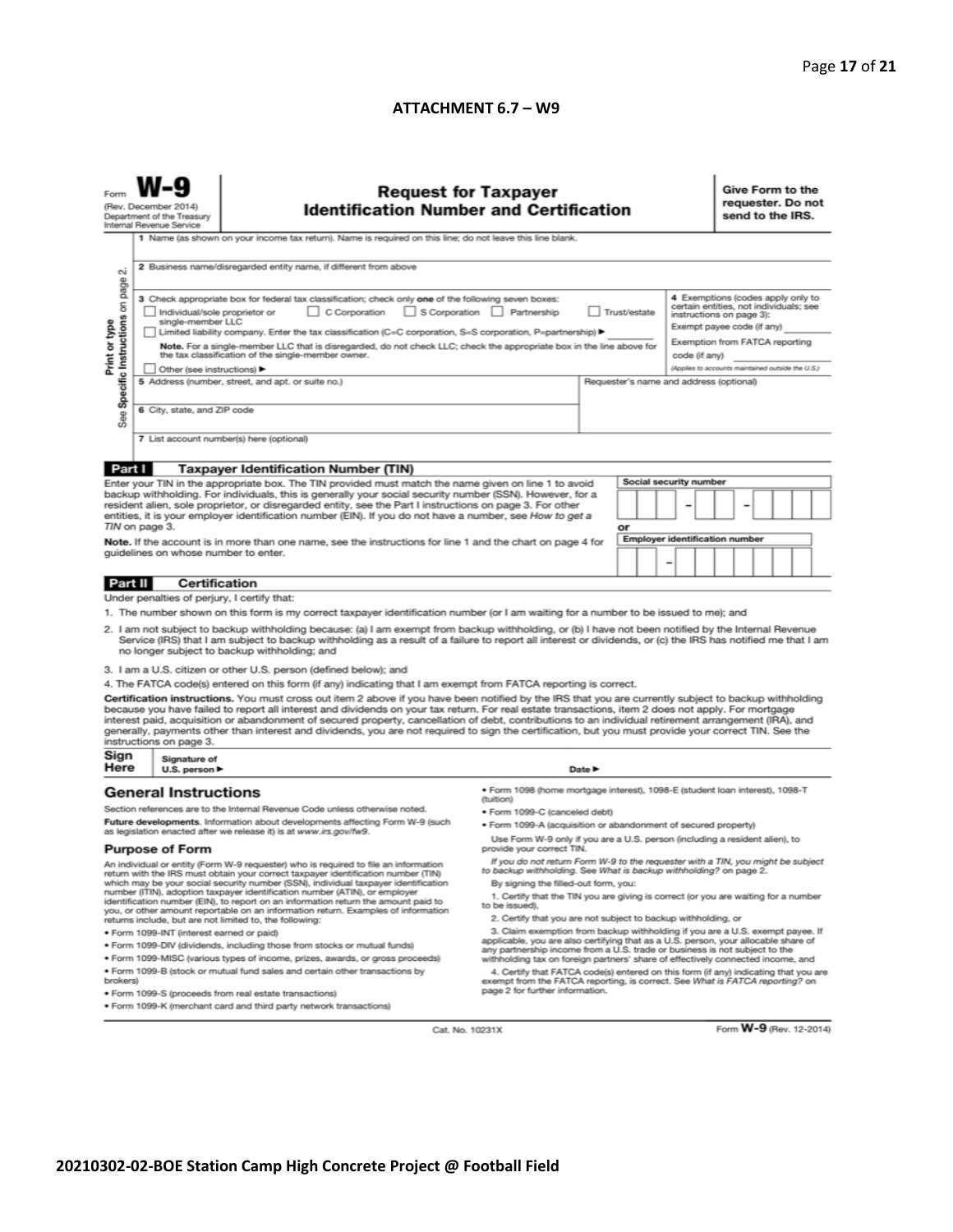#### **ATTACHMENT 6.8 – Standard Terms & Conditions SUMNER COUNTY BOARD OF EDUCATION (SCS)**

#### **1. PREPARATION AND SUBMISSION OF BID.**

- **a.** Failure to examine any drawings**,** specifications, or instructions will be at the proposer's risk. Any deviation from the stated terms, conditions and specifications must be coordinated with and approved in writing by the SCS Purchasing Supervisor.
- **b.** RFP/ITB SUBMITTAL / SIGNATURE: Proposal shall give the full name and business address of the bidder. If the proposer is a corporation, the name shall be stated as it is in the corporate charter. Proposals must be signed in ink by the proposer's authorized agent. Unsigned proposals will be rejected. Proposals are to be sealed and the outside of the envelope is to reference the RFP/ITB number. The person signing the proposal must show their title, and if requested by the institution, must furnish satisfactory proof of his or her authority to bind his or her company in contract. Proposer understands that by submitting a proposal with an authorized signature, it shall constitute an offer to SCS. Proposals must be typewritten or in ink; otherwise they may not be considered. Purchase orders will be issued to the firm name appearing on the W9. Electronic submissions via email, fax, etc. shall not be accepted.
- **c.** SCS is not responsible for any costs incurred by any vendor pursuant to the RFP/ITB. The vendor shall be responsible for all costs incurred in connection with the preparation and submission of its proposal.
- **d.** All proposers must be in compliance with T.C.A. § 62-6-119 at the time of proposal submission and provide evidence of compliance with the applicable provisions of the chapter before such proposal may be considered.
- **e.** Proposals are to be received in the location designated in the RFP/ITB no later than the specified date and time. Late submissions will NOT be opened or considered.
- **f.** No erasures permitted. Errors may be crossed out and corrections printed in ink or typewritten adjacent to error and must be initialed in ink by person signing the proposal.
- **g.** Specifications: Reference to available specifications shall be sufficient to make the terms of the specifications binding on the proposer. The use of the name of a manufacturer, or any special brand or make in describing an item does not restrict the proposer to that manufacturer or specific article, unless specifically stated. Comparable products of other manufacturers will be considered if proof of compatibility is contained in the proposal. Proposers are required to notify SCSs Purchasing Supervisor whenever specifications/procedures are not perceived to be fair and open. The articles on which the proposal is submitted must be equal or superior to that specified. Informative and Descriptive Literature: The proposer must show brand or trade names of the articles proposed, when applicable. It shall be the responsibility of the proposer, including proposer's whose product is referenced, to furnish with the proposer such specifications, catalog pages, brochures or other data as will provide an adequate basis for determining the quality and functional capabilities of the product offered. Failure to provide this data may be considered valid justification for rejection of proposer.
- **h.** Samples: Samples of items when called for, must be furnished free of expense, and if not destroyed will, upon proposer's request within ten (10) days of RFP/ITB opening, be returned at the proposer's expense. Each sample must be labeled with the proposer's name, manufacturer's brand name and number, RFP/ITB number and item reference.
- **i.** Time of Performance: The number of calendar days in which delivery is to be made after receipt of order shall be stated in the RFP/ITB and may be a factor in making an award, price notwithstanding. If no delivery time is stated in the bid, bidder agrees that delivery is to be made within two weeks (10 business days) of order.
- **j.** Transportation and delivery charges should be included in the price and be fully prepaid by the vendor to the destination specified in the RFP/ITB. Proposal prices shall include delivery of all items F.O.B. destination.
- **k.** New materials and supplies must be delivered unless otherwise specifically stated in the RFP/ITB.
- **l.** Alternate/multiple bids will not be considered unless specifically called for in the RFP/ITB.
- **m.** Only proposals submitted on RFP/ITB forms furnished by SCS will be considered.
- n. By signing this RFP/ITB where indicated, the proposer agrees to strictly abide by all applicable local, state and federal statutes and regulations. The proposer further certifies that this proposer is made without collusion or fraud.
- **o.** Error in Proposal. In case of error in the extension of prices in the proposal, the unit price will govern. Late submissions will NOT be opened or considered. Proposers are cautioned to verify their proposals before submission, as amendments received after the RFP/ITB deadline will not be considered. No proposals shall be altered, amended or withdrawn after opening. After proposal opening, a proposer may withdraw a proposal only when there is obvious clerical error such as a misplaced decimal point, or when enforcement of the proposal would impose unconscionable hardship due to an error in the proposal resulting in a quotation substantially below the other proposals received. Proposal withdrawals will be considered only upon written request of the proposer.
- **2. OPEN RECORDS.** In order to comply with the provisions of the Tennessee Open Records Act, all proposals will be publicly opened and are subject to public inspection after the award upon written request. Proposers may be present at RFP/ITB opening. Summary information will be posted the SCS website, www.sumnerschools.org under the Invitation to Bid link.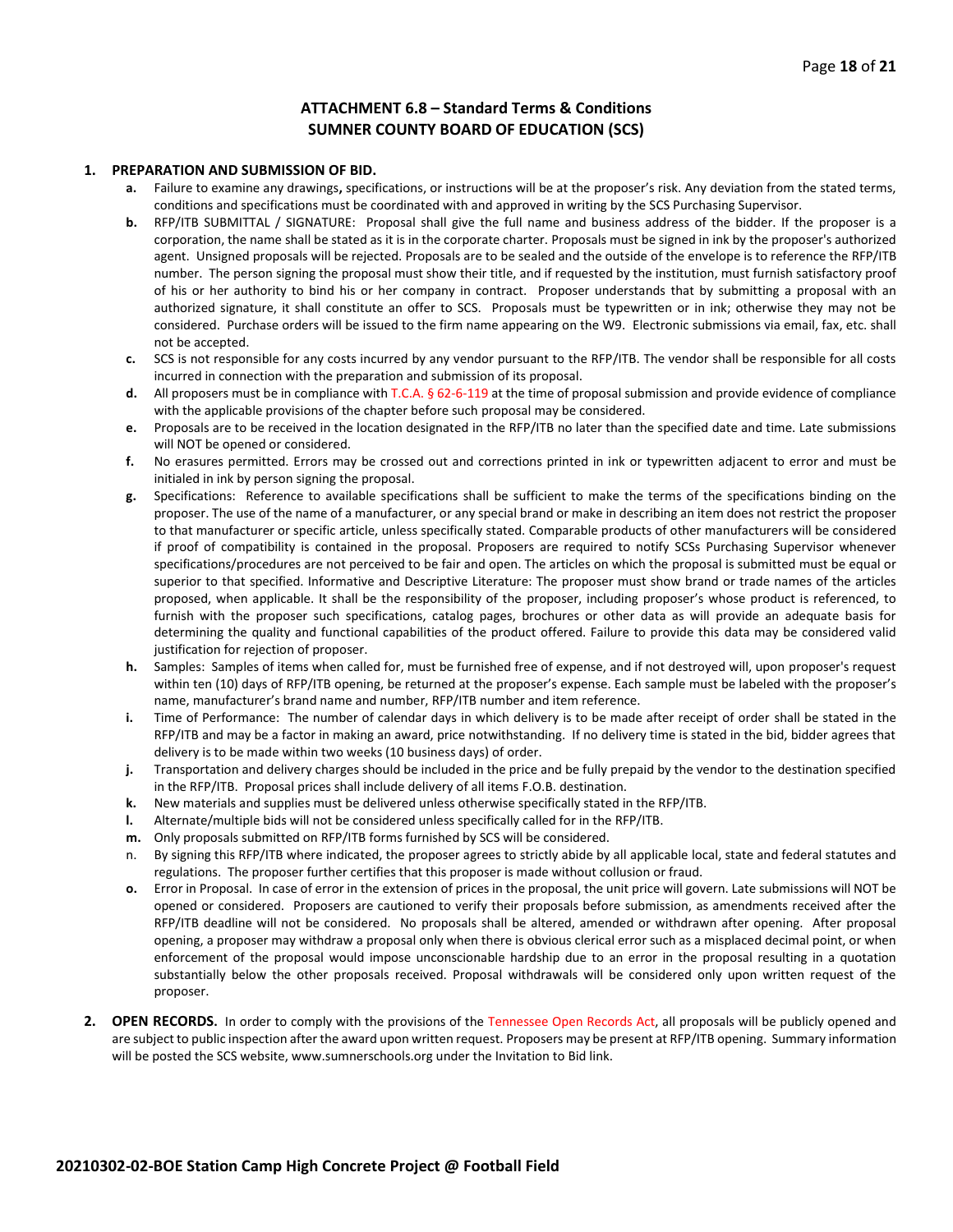- **3. ACCEPTANCE AND AWARD.** SCS reserves the right to reject any and all proposals and to waive any informality in proposals and, unless otherwise specified by the proposer to accept any item in the proposal. Action to reject all proposals shall be taken for unreasonably high prices, errors in the proposal documents, cessation of need, unavailability of funds, or any other reason approved by SCS.
	- a. Contracts and purchases will be made with the lowest, responsive, responsible, qualified proposer. The quality of the articles to be supplied, their conformity with the specifications, their suitability to the requirements of the Institution, cash discount offered, and the delivery terms will be taken into consideration.
	- b. Any deviation from these stated terms, specifications and conditions must be coordinated with and approved in writing by the Purchasing Supervisor.
	- c. Prices quoted on the response (if any) are to be considered firm and binding until the said equipment, supplies or services are in the possession of SCS.
	- d. SCS reserves the right to order more or less than the quantity listed in the proposal.
	- e. If a proposer fails to state a time within which a proposal must be accepted, it is understood and agreed that SCS shall have ninety (90) days to accept.
	- f. No purchase or contract is authorized or valid until the issuance of a SCS purchase order in accordance with SCS policy. No SCS employee is authorized to purchase equipment, supplies or services prior to the issuance of such a purchase order.
	- g. The contract may not be assigned without written SCS consent.
	- h. If the appropriate space is marked on the RFP/ITB, other Institutions (such as State, Local and/or Public Agencies) may purchase off the contract during the same period as SCS.
	- i. The awarded proposer will be required to post a performance and payment bond in the amount of 25% of the contract price if it exceeds \$100,000 as stated by T.C.A. §12-4-201.
	- j. If the project cost is in excess of \$25,000 a performance bond must be secured by the requesting part in an amount equal to the market improvement value.
	- k. By submission of this bid and signature thereof, the Bidder acknowledges compliance with the provisions of Public Chapter No. 587 / Senate Bill No. 2048 (Employee Background Check). The Bidder further agrees to submit a formal certification thereof prior to commencing work.
- **4. PAYMENT**. Payment terms must be specified in the proposal, including any discounts for early payment. Partial payments will not be approved unless justification for such payment can be shown. Terms will be NET 30 days. Payment will not be made until the conditions and specifications of the RFP/ITB are inspected and approved as conforming by persons appointed by SCS.
- **5. DEFAULT OF SELECTED VENDOR.** In case of vendor default, SCS may procure the articles or services from other sources and hold the defaulting vendor responsible for any resulting cost. If the awarded vendor violates any terms of their response, the contract, SCS policy or any law, they may be disqualified from proposing for a period of two years for minor violations or longer for major violations. Proposals from disqualified proposers will not be accepted during the period of disqualification.
- **6. INSPECTION OF PURCHASES.** Articles received which are not equivalent will not be accepted and will be picked up by the vendor or returned to vendor, shipping charges collect. SCS shall have a reasonable period in which to inspect and accept or reject materials without liability. If necessity requires SCS to use nonconforming materials, an appropriate reduction in payment may be made.
- **7. TAXES.** SCS is tax exempt; do not include taxes in quotation. Vendors making improvements or additions to or performing repair work on real property for SCS are liable for any applicable sales or use tax on tangible personal property used in connection with the contract or furnished to vendors by the state for use under the contract.
- **8. NONDISCRIMINATION.** SCS is an equal opportunity employer. SCS and bidder agree to comply with Titles VI and VII of the Civil Rights Act of 1964, Title IX of the Education Amendments of 1972, Section 504 of the Rehabilitation Act of 1973, Executive Order 11,246, the Americans with Disabilities Act of 1990, if applicable, and the related regulations to each. Each party assures that it will not discriminate against any individual including, but not limited to employees or applicants for employment and/or students, because of race, religion, creed, color, sex, age, disability, veteran status or national origin. In the event that any claims should arise with regards to violations of any such local, state or federal law, statues, rule or regulations, the vendor will indemnify and hold SCS harmless for any damages, including court costs or attorney fees, which might be incurred.
- **9. PROHIBITIONS/NO VENDOR CONTRACT FORM.** Acceptance of gifts from vendors is prohibited. T.C.A. §12-4-106. The contract documents for purchase under this RFP/ITB shall consist of the successful proposer's bid and SCSs purchase order. The proposer may request exceptions to terms and conditions and/or request SCS to accept other terms and conditions by means of subsequent documents such as invoices, warranty agreements, license agreements, etc. All subsequent documents shall be open to revision for impermissible language. SCS reserves the right to render the proposal unresponsive and subject the proposal to rejection if successful terms cannot be negotiated.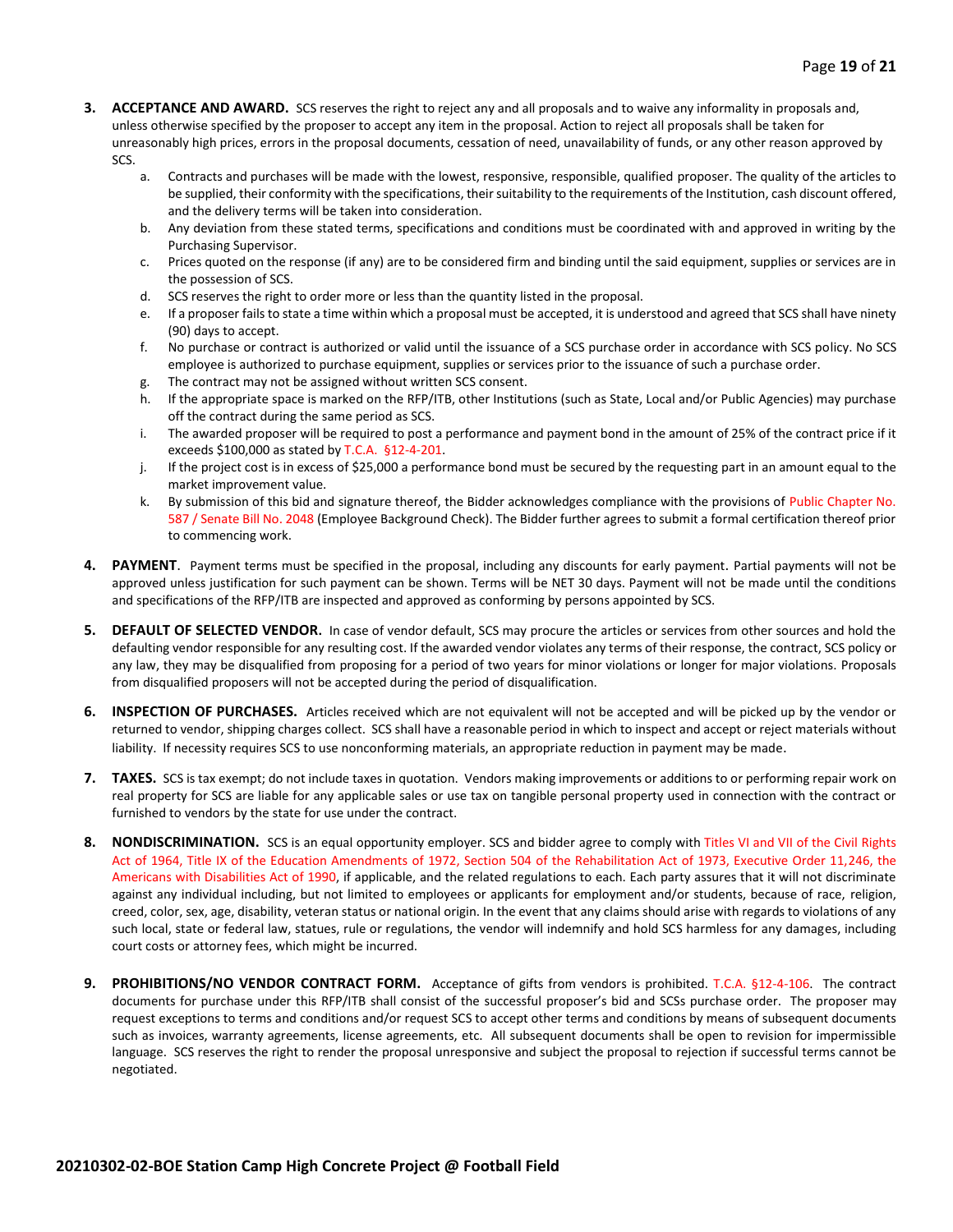- **10. PROHIBITION ON HIRING ILLEGAL IMMIGRANTS.** Tennessee Public Chapter No. 878 of 2006, T.C.A. §12-3-309, requires that Contractor attest in writing that Contractor will not knowingly utilize the services of illegal immigrants in the performance of this Contract and will not knowingly utilize the services of any subcontractor, if permitted under this Contract, who will utilize the services of illegal immigrants in the performance of this Contract. The attestation shall be made on the form, Attestation re Personnel Used in Contract Performance ("the Attestation"), which is attached and hereby incorporated by this reference.
- **11. SALES AND USE TAX.** Before the Purchase Order/Contract resulting from this RFP/ITB is signed, the apparent successful proposer must be registered with the Department of Revenue for the collection of Tennessee sales and use tax as required by T.C.A. §12-3-306.
- **12. ASSIGNMENT.** Neither the vendor nor SCS may assign this agreement without prior written consent of the other party.
- **13. LIABILITIES.** The vendor shall indemnify SCS against liability for any suits, actions or claims of any character arising from or relating to the performance under this agreement by the vendor or its subcontractors. SCS has no obligation for the payment of any judgement or the settlement of any claim made against the vendor or its subcontractors as a result of obligations under this contract.
- **14. APPLICABLE LAW.** Any contract shall be interpreted under the laws and statutes of the State of Tennessee. SCS does not enter into contracts which provide for mediation or arbitration. Any action arising from any contract made from this RFP/ITB shall be brought in the state courts in Sumner County, TN or in the United States Federal District Court for the Middle District of Tennessee.

Additionally, it is a violation of state statutes to purchase materials, supplies, services or any other item from a vendor that is a commissioner, official, employee or board member that has any financial or beneficial interest in such transaction, T.C.A. §12-4-101.

- **15. FUNDS**. The Proposer understands and accepts the non-appropriation of funds provision of SCS.
- **16. DATA PRIVACY AND SECURITY**. Personal Information (PI) includes but is not limited to that information protected by HIPAA, the HITECH Act, FERPA, or Gramm-Leach-Bliley) or such information which would allow a third party to gain access to the personal, medical or financial records of any of any party. Vendor represents and warrants that its collection, access, use, storage, disposal and disclosure of PI complies with all applicable federal and state privacy and data protection laws. Vendor represents and warrants that Vendor will maintain compliance with the SSAE 16 standard, and shall undertake any audits and risk assessments Vendor deems necessary to maintain compliance with SSAE16. If PI provided by SCS to Vendor is subject to FERPA. Vendor agrees that in its handling of FERPA data it will perform as a school official as that term is defined by FERPA regulations. Vendor acknowledges that its improper disclosure or redisclosure of PI covered by FERPA may, under certain circumstances, result in Vendor's exclusion from eligibility to contract with SCS for at least five (5) years. Vendor shall provide SCS with the name and contact information for an employee of Vendor who shall serve as SCS's primary security contact and shall be available to assist Customer twenty-four (24) hours per day, seven (7) days per week as a contact in resolving obligations associated with any security incident in which it is reasonably suspected that there has been a breach of information security. Vendor shall immediately mitigate or resolve any Security Incident, at Vendor's expense and in accordance with applicable privacy rights, laws, regulations and standards. Vendor shall reimburse SCS for actual costs incurred by SCS in responding to, and mitigating damages caused by, any Security Incident, including all costs of notice and/or remediation incurred under applicable law as a result of the Security Incident.
- **17. IRAN DIVESTMENT ACT.** By submission of this proposal, each proposer and each person signing on behalf of any proposer certified, and in the case of a joint proposal, each party thereto certifies as to its own organization, under penalty of perjury, that to the best of its knowledge and belief that each proposer is not on the list created pursuant to T.C.A. §12-12-106.
- **18. COMPLIANCE WITH CONDUCT STANDARDS**. Contractors shall be fully responsible for the conduct of its employees, subcontractors, representatives and agents. Loud or offensive music, language or behavior is unacceptable. Tobacco use of any type and vaping is prohibited on SCS property. Contact or interaction with staff or students is not allowed excepted between designated representatives of SCS and Contractor.